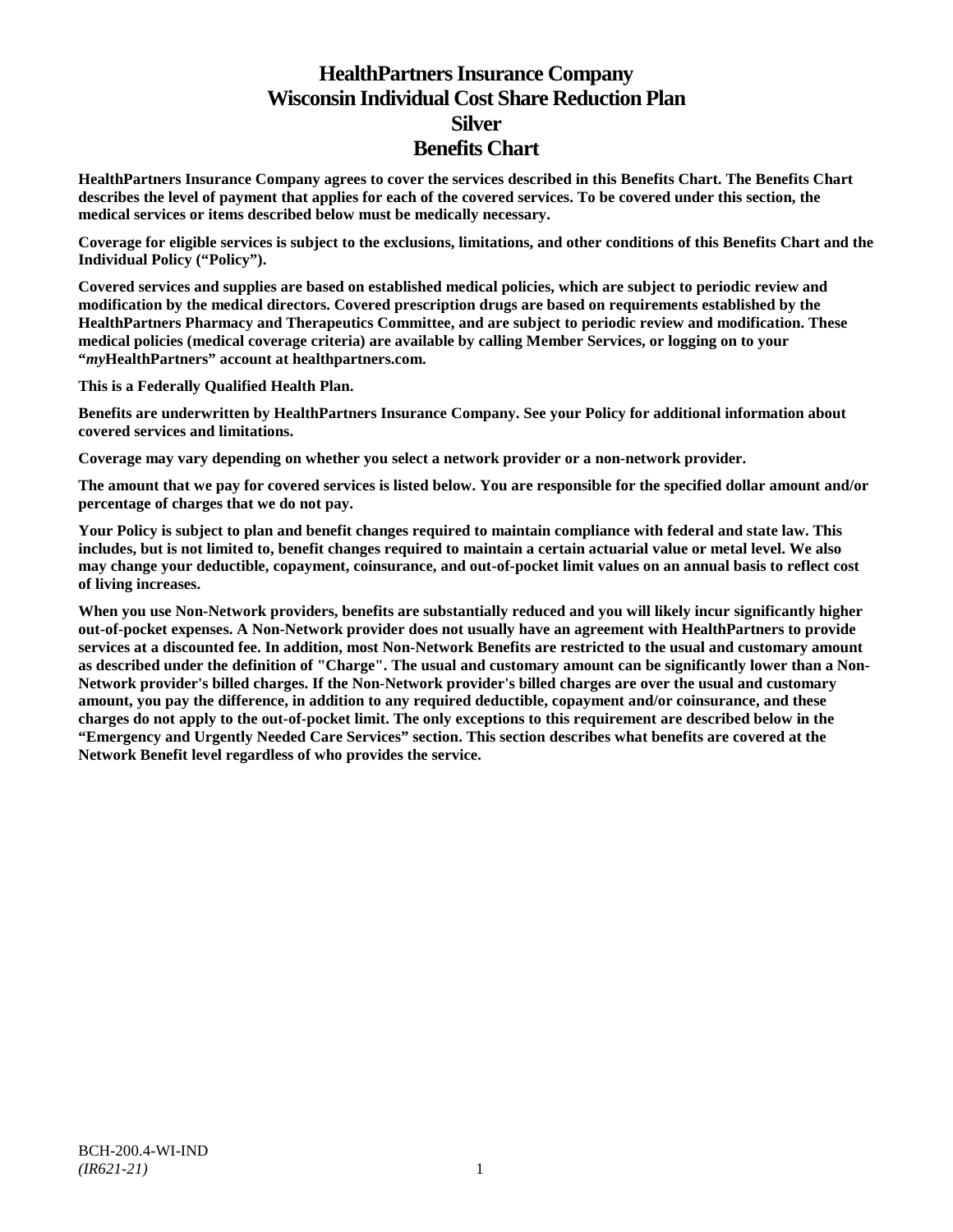# **These definitions apply to the Benefits Chart. They also apply to your Policy.**

| <b>Biosimilar Drug:</b> | A prescription drug, approved by the Food and Drug Administration (FDA), that the FDA has<br>determined is biosimilar to and interchangeable with a biological brand name drug. Biosimilar                                                                                                                                                                                                                                                                                                                                                                                                                                                                                                                                 |
|-------------------------|----------------------------------------------------------------------------------------------------------------------------------------------------------------------------------------------------------------------------------------------------------------------------------------------------------------------------------------------------------------------------------------------------------------------------------------------------------------------------------------------------------------------------------------------------------------------------------------------------------------------------------------------------------------------------------------------------------------------------|
| <b>Brand Name Drug:</b> | drugs are not considered generic drugs and are not covered under the generic drug benefit.<br>A prescription drug, approved by the Food and Drug Administration (FDA), that is manufactured,<br>sold or licensed for sale under a trademark by the pharmaceutical company that originally<br>researched and developed the drug. Brand name drugs have the same active-ingredient formula as<br>the generic version of the drug. However, generic drugs are manufactured and sold by other drug<br>manufacturers and are generally not available until after the patent on the brand name drug has<br>expired. A few brand name drugs may be covered at the generic benefit level if this is indicated on<br>the formulary. |
| <b>Calendar Year:</b>   | This is the 12-month period beginning 12:01 A.M. Central Time, on January 1, and ending 12:00<br>A.M. Central Time of the next following December 31.                                                                                                                                                                                                                                                                                                                                                                                                                                                                                                                                                                      |
| Charge:                 | For covered services delivered by a network provider, this is the provider's discounted fee for a<br>given medical/surgical service, procedure or item.                                                                                                                                                                                                                                                                                                                                                                                                                                                                                                                                                                    |
|                         | For covered services delivered by non-network providers, a contracted rate may apply if such<br>arrangement is available to HealthPartners.                                                                                                                                                                                                                                                                                                                                                                                                                                                                                                                                                                                |
|                         | For the Usual and Customary Charge for covered services delivered by non-network providers,<br>our payment is calculated using one of the following options to be determined at HealthPartners'<br>discretion: 1) a percentage of the Medicare fee schedule; 2) a comparable schedule if the service is<br>not on the Medicare fee schedule; or 3) a commercially reasonable rate for such service.                                                                                                                                                                                                                                                                                                                        |
|                         | The Usual and Customary Charge is the maximum amount allowed that we consider in the<br>calculation of the payment of charges incurred for certain covered services. You must pay for any<br>charges above the usual and customary charge, and they do not apply to the out-of-pocket limit.                                                                                                                                                                                                                                                                                                                                                                                                                               |
|                         | A charge is incurred for covered ambulatory medical and surgical services, on the date the service<br>or item is provided. A charge is incurred for covered inpatient services, on the date of admission to<br>a hospital. To be covered, a charge must be incurred on or after your effective date and on or<br>before the termination date.                                                                                                                                                                                                                                                                                                                                                                              |
| Copayment/Coinsurance:  | The specified dollar amount, or percentage, of charges incurred for covered services, which we do<br>not pay, but which you must pay, each time you receive certain medical services, procedures or<br>items. Our payment for those covered services or items begins after the copayment or coinsurance<br>is satisfied. Covered services or items requiring a copayment or coinsurance are specified in this<br>Benefits Chart.                                                                                                                                                                                                                                                                                           |
|                         | For services provided by a network provider:                                                                                                                                                                                                                                                                                                                                                                                                                                                                                                                                                                                                                                                                               |
|                         | An amount which is listed as a flat dollar copayment is applied to a network provider's discounted<br>charges for a given service. However, if the network provider's discounted charges for a service or<br>item is less than the flat dollar copayment, you will pay the network provider's discounted charge.<br>An amount which is listed as a percentage of charges or coinsurance is based on the network<br>provider's discounted charges, calculated at the time the claim is processed, which may include an<br>agreed upon fee schedule rate for case rate or withhold arrangements.                                                                                                                             |
|                         | For services provided by a Non-Network provider:                                                                                                                                                                                                                                                                                                                                                                                                                                                                                                                                                                                                                                                                           |
|                         | Any copayment or coinsurance is applied to the lesser of the provider's charges or the usual and<br>customary charge for a service.                                                                                                                                                                                                                                                                                                                                                                                                                                                                                                                                                                                        |
|                         | A copayment or coinsurance is due at the time a service is provided, or when billed by the<br>provider. The copayment or coinsurance applicable for a scheduled visit with a network provider<br>will be collected for each visit, late cancellation and failed appointment.                                                                                                                                                                                                                                                                                                                                                                                                                                               |
|                         |                                                                                                                                                                                                                                                                                                                                                                                                                                                                                                                                                                                                                                                                                                                            |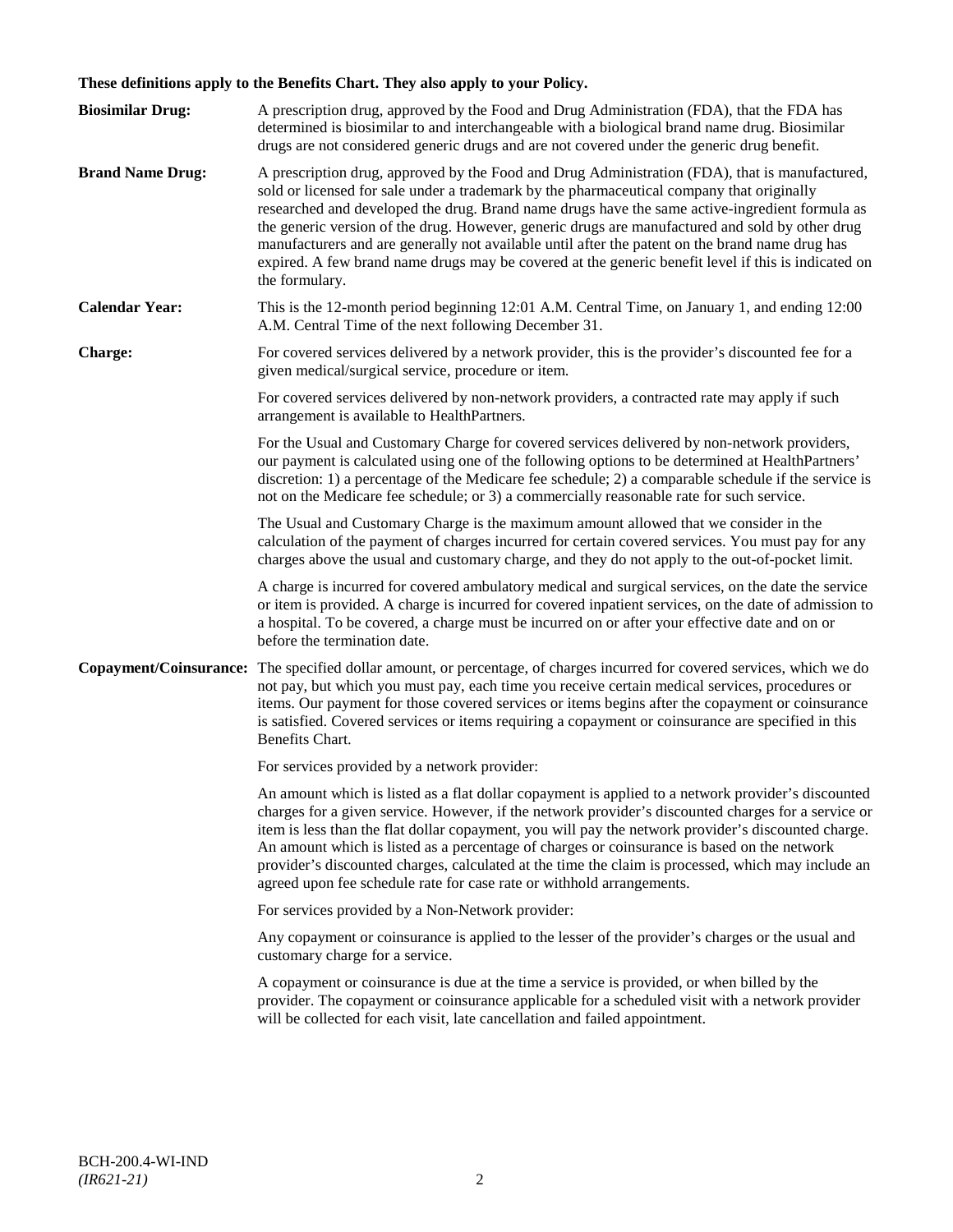| Deductible:                    | The specified dollar amount of charges incurred for covered services, which we do not pay, but an<br>enrollee or a family has to pay first in a calendar year. Our payment for those services or items<br>begins after the deductible is satisfied. For network providers, the amount of the charges that apply<br>to the deductible are based on the network provider's discounted charges, calculated at the time<br>the claim is processed, which may include an agreed upon fee schedule rate for case rate or<br>withhold arrangements. For non-network providers, the amount of charges that apply to the<br>deductible are the lesser of the provider's charges or the usual and customary charge for a service. |
|--------------------------------|-------------------------------------------------------------------------------------------------------------------------------------------------------------------------------------------------------------------------------------------------------------------------------------------------------------------------------------------------------------------------------------------------------------------------------------------------------------------------------------------------------------------------------------------------------------------------------------------------------------------------------------------------------------------------------------------------------------------------|
|                                | Any amounts paid or reimbursed by a third party, including, but not limited to: point of service<br>rebates, manufacturer coupons, manufacturer debit cards or other forms of direct reimbursement to<br>an Insured for a product or service, will not apply toward your deductible, to the extent permitted<br>under state and federal law.                                                                                                                                                                                                                                                                                                                                                                            |
|                                | Your plan has an embedded deductible. This means once a member meets the individual<br>deductible, the plan begins paying benefits for that person. If two or more members of the family<br>meet the family deductible, the plan begins paying benefits for all members of the family,<br>regardless of whether each member has met the individual deductible. However, a member may<br>not contribute more than the individual deductible toward the family deductible.                                                                                                                                                                                                                                                |
|                                | All services are subject to the deductible unless otherwise indicated below in this Benefits Chart.                                                                                                                                                                                                                                                                                                                                                                                                                                                                                                                                                                                                                     |
| <b>Formulary:</b>              | This is a current list, which may be revised from time to time, of prescription drugs, medications,<br>equipment and supplies covered by us as indicated in this Benefits Chart which are covered at the<br>highest benefit level. Some drugs on the formulary may require prior authorization to be covered<br>as formulary drugs. The formulary, and information on drugs that require prior authorization, are<br>available by calling Member Services, or logging on to your "myHealthPartners" account at<br>healthpartners.com.                                                                                                                                                                                   |
| <b>Generic Drug:</b>           | A prescription drug, approved by the Food and Drug Administration (FDA), that the FDA has<br>determined is comparable to a brand name drug product in dosage form, strength, route of<br>administration, quality, intended use and documented bioequivalence. Generally, generic drugs<br>cost less than brand name drugs. Some brand name drugs may be covered at the generic drug<br>benefit level if this is indicated on the formulary.                                                                                                                                                                                                                                                                             |
| <b>Non-Formulary Drug:</b>     | This is a prescription drug, approved by the Food and Drug Administration (FDA), that is not on<br>the formulary, is medically necessary and is not investigative or experimental or otherwise<br>excluded under your Policy.                                                                                                                                                                                                                                                                                                                                                                                                                                                                                           |
| <b>Out-of-Pocket Expenses:</b> | You pay the specified copayments/coinsurance and deductibles applicable for particular services,<br>subject to the out-of-pocket limit described below. These amounts are in addition to the monthly<br>premium payments.                                                                                                                                                                                                                                                                                                                                                                                                                                                                                               |
| <b>Out-of-Pocket Limit:</b>    | You pay the copayments/coinsurance and deductibles for covered services, to the individual or<br>family out-of-pocket limit. Thereafter we cover 100% of charges incurred for all other covered<br>services, for the rest of the calendar year. You pay amounts greater than the out-of-pocket limit if<br>you exceed any lifetime maximum benefit or any visit or day limits.                                                                                                                                                                                                                                                                                                                                          |
|                                | Non-Network Benefits above the usual and customary charge (see definition of charge above) do<br>not apply to the out-of-pocket limit.                                                                                                                                                                                                                                                                                                                                                                                                                                                                                                                                                                                  |
|                                | Any amounts paid or reimbursed by a third party, including, but not limited to: point of service<br>rebates, manufacturer coupons, debit cards or other forms of direct reimbursement to an Insured<br>for a product or service, will not apply as an out-of-pocket expense, to the extent permitted under<br>state and federal law.                                                                                                                                                                                                                                                                                                                                                                                    |
|                                | You are responsible to keep track of the out-of-pocket expenses. Contact our Member Services<br>Department for assistance in determining the amount paid by the enrollee for specific eligible<br>services received. Claims for reimbursement under the Out-of-Pocket Limit provisions are subject<br>to the same time limits and provisions described under the "Claims Provisions" section of your<br>Policy.                                                                                                                                                                                                                                                                                                         |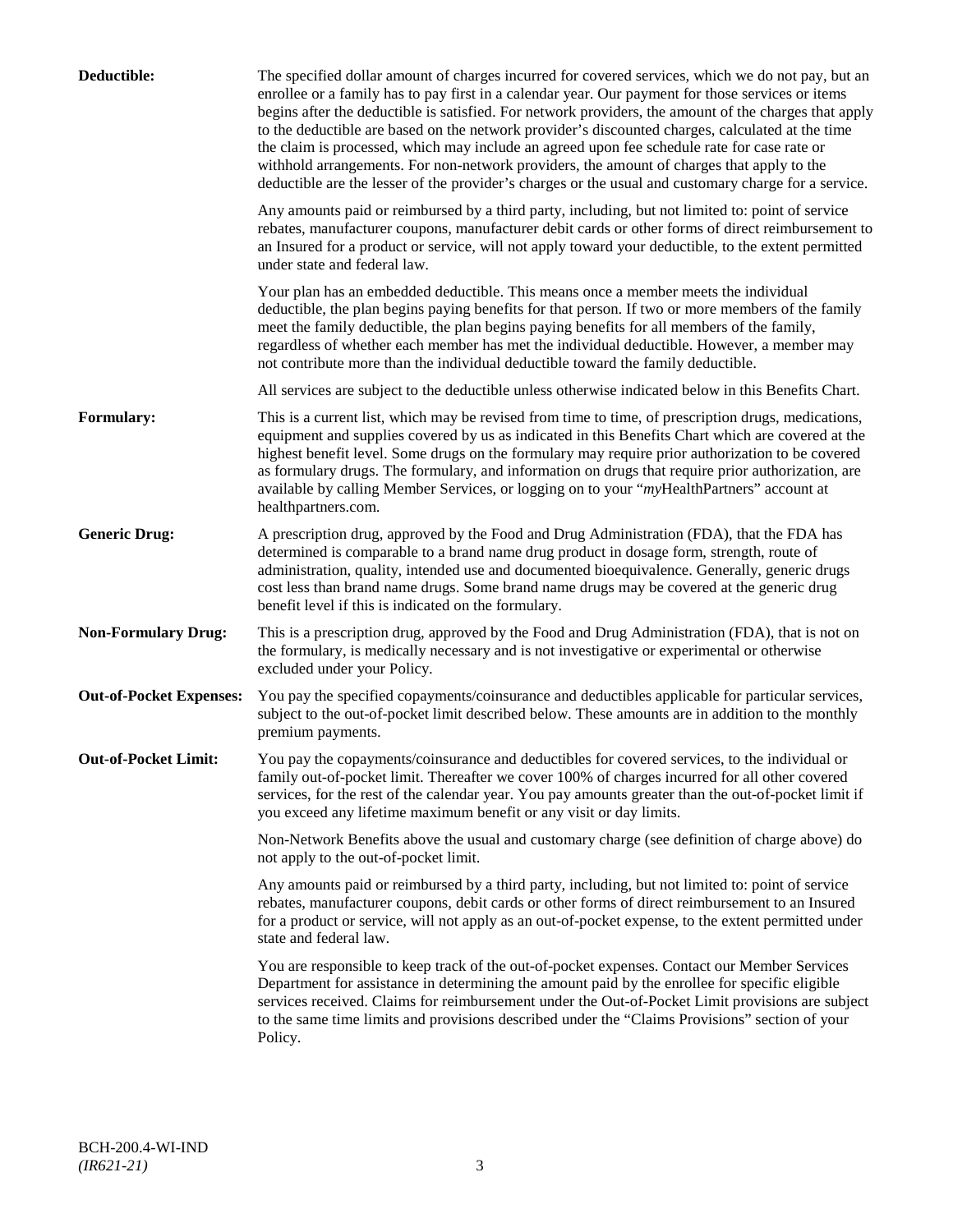**Specialty Drug List:** This is a current list, which may be revised from time to time, of prescription drugs, medications, equipment and supplies, which are typically bio-pharmaceuticals. The purpose of a specialty drug list is to facilitate enhanced monitoring of complex therapies used to treat specific conditions. Specialty drugs are covered by us as indicated in this Benefits Chart. The specialty drug list is available by calling Member Services, or logging on to your "*my*HealthPartners" account at [healthpartners.com.](http://www.healthpartners.com/) **virtuwell:** This is an online service that you may use to receive a diagnosis and treatment for certain routine conditions, such as a cold and flu, ear pain and sinus infections. You may access the virtuwell web

site a[t virtuwell.com.](http://www.virtuwell.com/)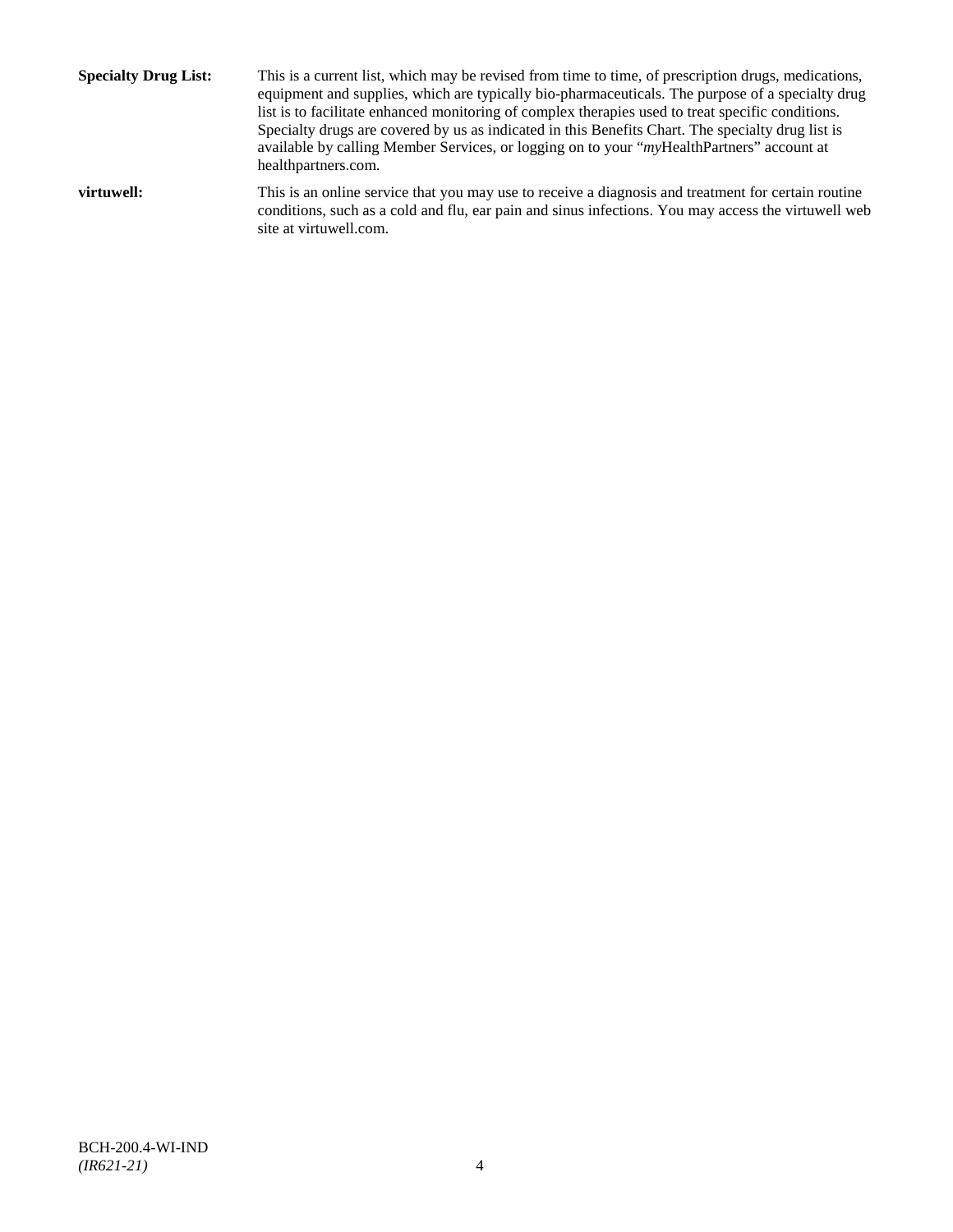### **DEDUCTIBLES AND OUT-OF-POCKET LIMITS**

#### **Individual Calendar Year Deductible**

| <b>Network Benefits</b> | <b>Non-Network Benefits</b> |
|-------------------------|-----------------------------|
| \$2,600                 | \$20,000                    |

# **Family Calendar Year Deductible**

| <b>Network Benefits</b> | <b>Non-Network Benefits</b> |
|-------------------------|-----------------------------|
| \$5,200                 | \$40,000                    |

Your individual and family deductible amounts may be indexed to allow for changes under Federal rules.

Your plan has an embedded deductible. This means once a member meets the individual deductible, the plan begins paying benefits for that person. If two or more members of the family meet the family deductible, the plan begins paying benefits for all members of the family, regardless of whether each member has met the individual deductible. However, a member may not contribute more than the individual deductible toward the family deductible.

Separate deductibles must be satisfied under the Network Benefits and Non-Network Benefits.

Any amounts paid or reimbursed by a third party, including but not limited to: point of service rebates, manufacturer coupons, manufacturer debit cards or other forms of direct reimbursement to an Insured for a product or service, will not apply toward your deductible, to the extent permitted under state and federal law.

### **Individual Calendar Year Out-of-Pocket Limit**

| <b>Network Benefits</b> | <b>Non-Network Benefits</b> |
|-------------------------|-----------------------------|
| \$6,800                 | None.                       |

#### **Family Calendar Year Out-of-Pocket Limit**

| <b>Network Benefits</b> | <b>Non-Network Benefits</b> |
|-------------------------|-----------------------------|
| \$13,600                | None.                       |

Your individual and family out-of-pocket amounts may be indexed to allow for changes under Federal rules.

Separate Out-of-Pocket Limits must be satisfied under Network Benefits and Non-Network Benefits.

Non-Network Benefits above the usual and customary charge will not apply to the individual or family Out-of-Pocket.

Any amounts paid or reimbursed by a third party, including but not limited to: point of service rebates, manufacturer coupons, manufacturer debit cards or other forms of direct reimbursement to an Insured for a product or service, will not apply as an outof-pocket expense, to the extent permitted under state and federal law.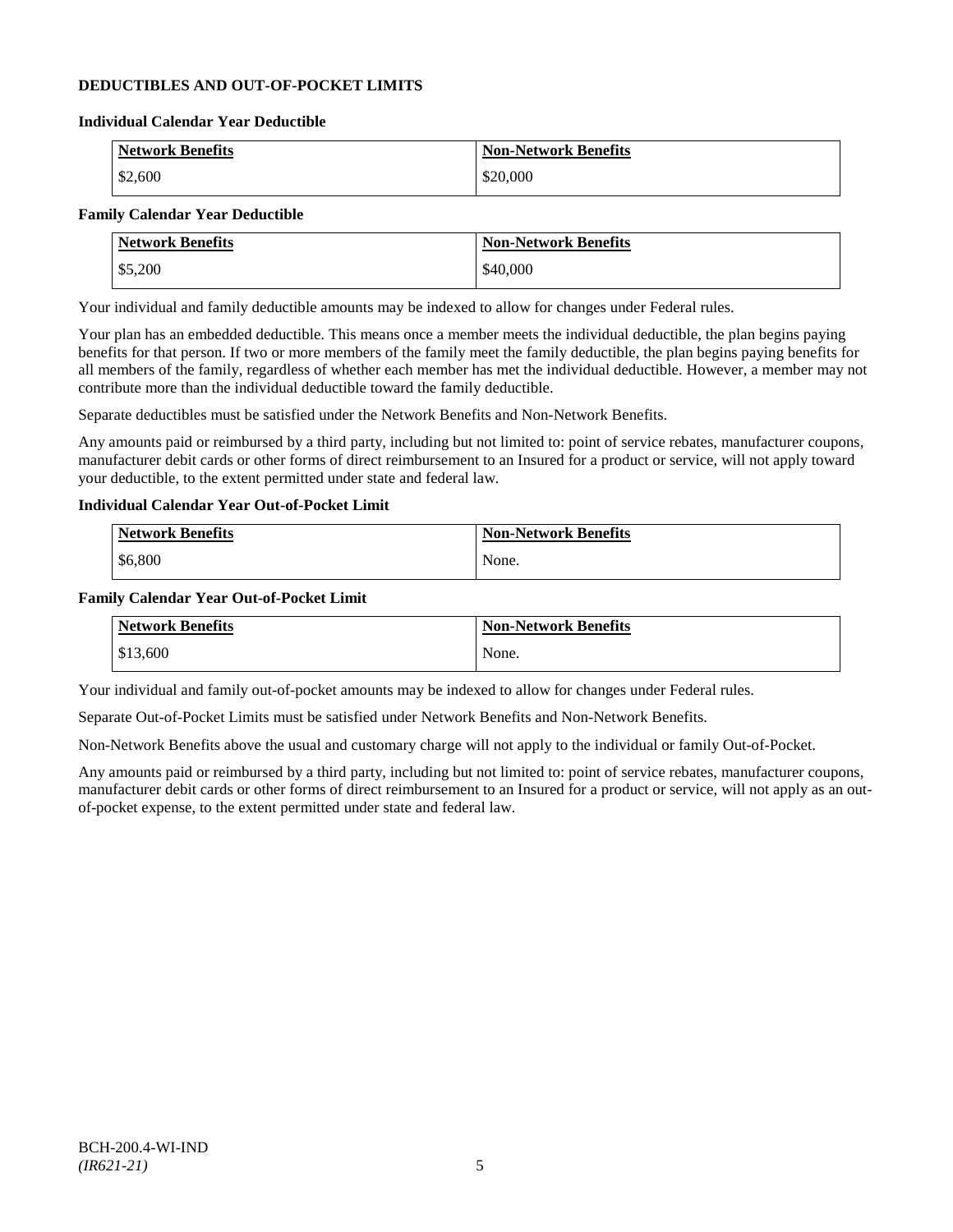# **AMBULANCE AND MEDICAL TRANSPORTATION**

### **Covered Services:**

We cover ambulance and medical transportation for medical emergencies and as shown below.

We also cover medically necessary, non-emergency transportation if it meets our medical coverage criteria.

Covered services are based on established medical policies, which are subject to periodic review and modification by the medical directors. These medical policies (medical coverage criteria) and applicable prior authorization requirements are available by calling Member Services, or logging on to your "*my*HealthPartners" account a[t healthpartners.com.](http://www.healthpartners.com/)

#### **Ambulance and Medical Transportation (other than non-emergency fixed wing air ambulance transportation)**

| Network Benefits             | <b>Non-Network Benefits</b> |
|------------------------------|-----------------------------|
| 80% of the charges incurred. | l See Network Benefits.     |

#### **Non-Emergency Fixed Wing Air Ambulance Transportation**

| <b>Network Benefits</b>      | <b>Non-Network Benefits</b>  |
|------------------------------|------------------------------|
| 80% of the charges incurred. | 50% of the charges incurred. |

#### **Not Covered:**

See "Services Not Covered" in your Policy.

### **AUTISM TREATMENT**

#### **Covered Services:**

Your network provider will coordinate the prior authorization process for any autism treatment services. You may call Member Services at 952-967-7540 or toll-free at 1-888-360-0622 if you have any questions or concerns regarding the authorization process.

Please call Member Services at 952-967-7540 or toll-free at 1-888-360-0622 to request authorization for autism treatment services from a Non-Network provider.

We cover prior authorized evidence-based intensive-level and non-intensive-level treatment of autism spectrum disorders (autism disorder, Asperger's syndrome or pervasive development disorder not otherwise specified).

Covered services are based on established medical policies, which are subject to periodic review and modification by the medical directors. These medical policies (medical coverage criteria) are available by calling Member Services, or logging on to your "*my*HealthPartners" account at [healthpartners.com.](http://www.healthpartners.com/)

**Intensive-Level Services for children diagnosed with autism spectrum disorders.** Intensive-level services must begin on or after two years of age and end before nine years of age. Intensive-level services, on average, are services provided for more than 20 hours of treatment per week. (The average number of hours a week is calculated over a 6-month period.)

| <b>Network Benefits</b>                  | <b>Non-Network Benefits</b>              |
|------------------------------------------|------------------------------------------|
| 80% of the charges incurred.             | 50% of the charges incurred.             |
| Limited to 235 visits per calendar year. | Limited to 235 visits per calendar year. |

The maximum number of visits is combined for Network Benefits and Non-Network Benefits.

#### **Intensive-Level Services Lifetime Maximum Benefit**

| <b>Network Benefits</b>                               | <b>Non-Network Benefits</b>                           |
|-------------------------------------------------------|-------------------------------------------------------|
| 4 years of cumulative services under this plan or any | 4 years of cumulative services under this plan or any |
| other plan.                                           | other plan.                                           |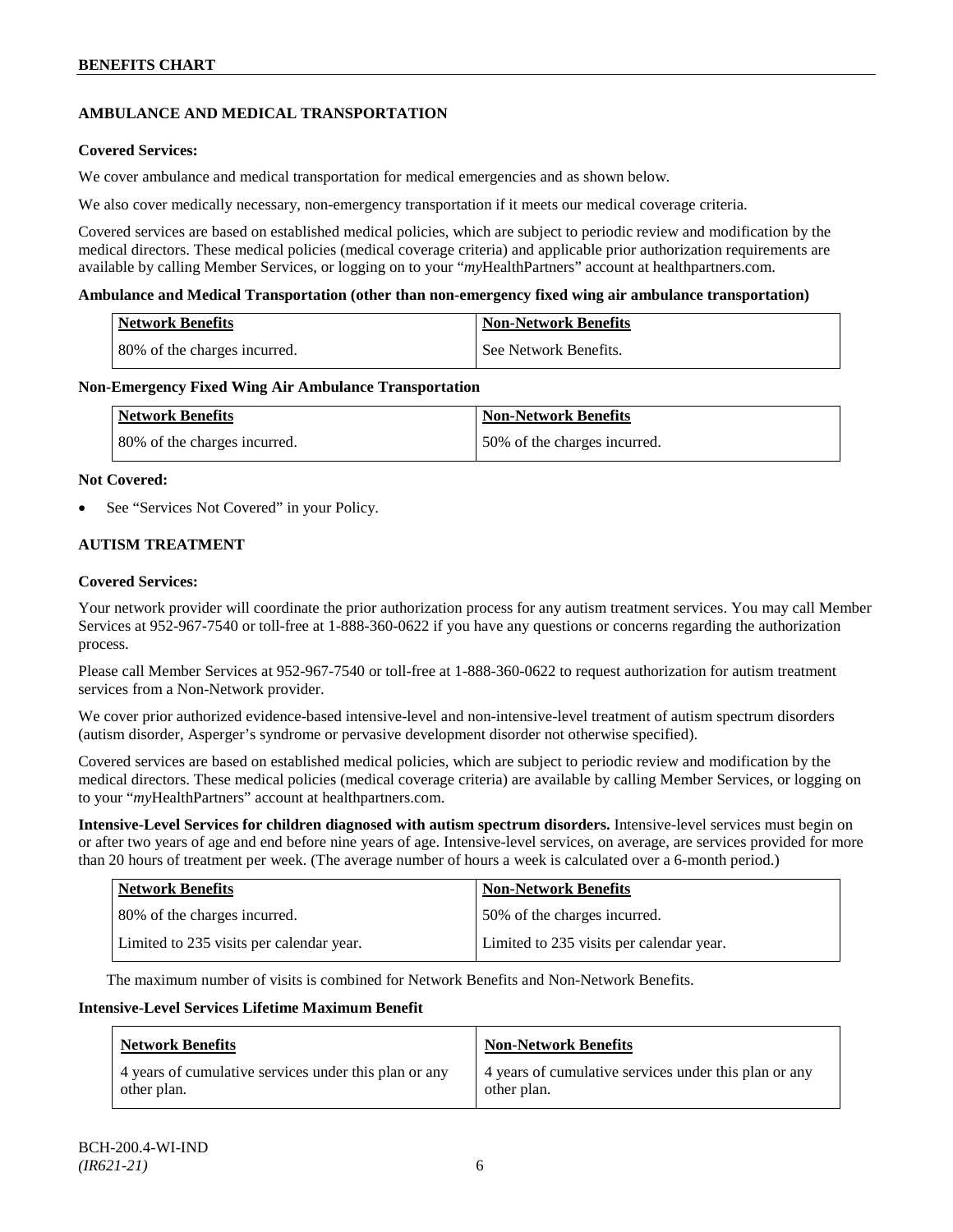### **Non-intensive-Level Services for Insureds diagnosed with autism spectrum disorders**

| <b>Network Benefits</b>                  | <b>Non-Network Benefits</b>              |
|------------------------------------------|------------------------------------------|
| 80% of the charges incurred.             | 150% of the charges incurred.            |
| Limited to 120 visits per calendar year. | Limited to 120 visits per calendar year. |

The maximum number of visits is combined for Network Benefits and Non-Network Benefits.

### **Not Covered:**

See "Services Not Covered" in your Policy.

# **BEHAVIORAL HEALTH SERVICES**

#### **Covered Services:**

Covered services are based on established medical policies, which are subject to periodic review and modification by the medical directors. These medical policies (medical coverage criteria) are available by calling Member Services, or logging on to your "*my*HealthPartners" account at [healthpartners.com.](http://www.healthpartners.com/)

**Transitional Treatment Services.** These are services for the treatment of nervous or mental disorders, alcoholism or other drug abuse problems which are provided to an Insured in a less restrictive manner than are inpatient hospital services but in a more intensive manner than are outpatient services. Transitional treatment services are services offered by a provider, and certified by the Wisconsin Department of Health Services for each of the following (except the last bulleted item):

- Mental health services for covered adults in a day treatment program.
- Mental health services for covered children in a day hospital treatment program.
- Services for persons with chronic mental illness provided through a community support program.
- Residential treatment programs for alcohol and/or drug dependent covered persons.
- Alcohol and Other Drug Abuse (AODA) services in, a day treatment program.
- Services for persons who are experiencing a mental health crisis or who are in a situation likely to turn into a mental health crisis if support is not provided.
- Intensive outpatient programs for the treatment of psychoactive substance use disorders provided in accordance with the patient placement criteria of the American Society of Addiction Medicine.

### **Mental Health Services**

We cover services for mental health diagnoses as described in the Diagnostic and Statistical Manual of Mental Disorders – Fifth Edition (DSM 5) (most recent edition) that lead to significant disruption of function in your life.

We provide coverage for mental health treatment ordered by a Wisconsin court under a valid court order that is issued on the basis of a behavioral care evaluation performed by a licensed psychiatrist or doctoral level licensed psychologist, which includes a diagnosis and an individual treatment plan for care in the most appropriate, least restrictive environment. We must be given a copy of the court order and the behavioral care evaluation, and the service must be a covered benefit under your Policy, and the service must be provided by a network provider, or other provider as required by law.

**Outpatient Services:** We cover medically necessary outpatient professional mental health services for evaluation, crisis intervention, and treatment of mental health disorders.

A comprehensive diagnostic assessment will be made of each patient as the basis for a determination by a mental health professional, concerning the appropriate treatment and the extent of services required.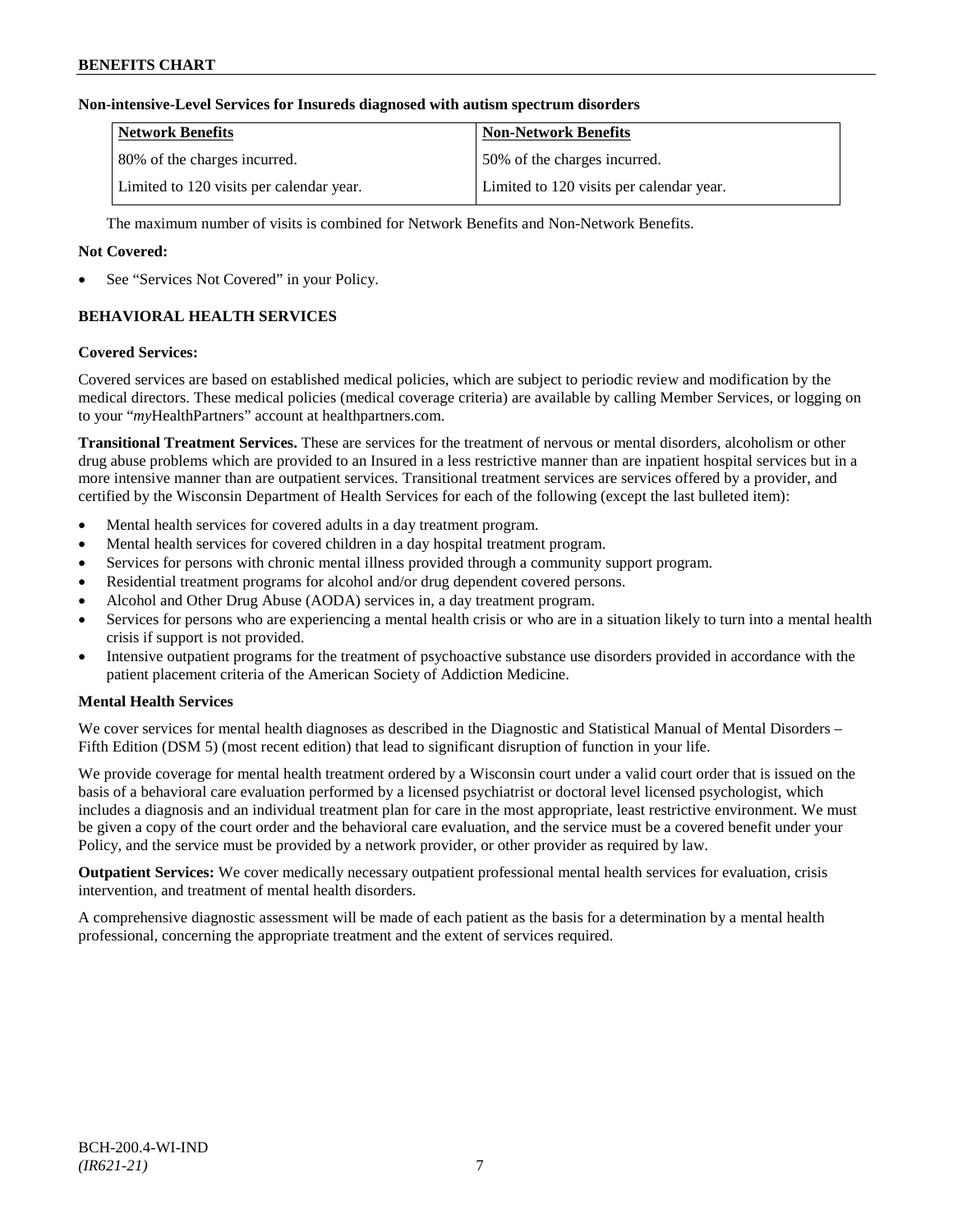Outpatient services we cover for a diagnosed mental health condition include the following:

- Individual, group, family and multi-family therapy;
- Medication management provided by a physician, certified nurse practitioner, or physician's assistant;
- Psychological testing services for the purposes of determining the differential diagnoses and treatment planning for patients currently receiving behavioral health services;
- Partial hospitalization services in a licensed hospital or community mental health center;
- Psychotherapy and nursing services provided in the home if authorized by us; and
- Treatment for gender dysphoria that meets medical coverage criteria.

| <b>Network Benefits</b>       | <b>Non-Network Benefits</b>  |
|-------------------------------|------------------------------|
| 180% of the charges incurred. | 50% of the charges incurred. |

#### **Group Therapy**

| <b>Network Benefits</b>      | <b>Non-Network Benefits</b>  |
|------------------------------|------------------------------|
| 80% of the charges incurred. | 50% of the charges incurred. |

**Inpatient Services:** We cover medically necessary inpatient services in a hospital or licensed residential treatment facility and professional services for treatment of mental health disorders. Medical stabilization is covered under inpatient hospital services in the "Hospital and Skilled Nursing Facility Services" section.

We cover residential care for the treatment of eating disorders in a licensed facility, as an alternative to inpatient care, when it is medically necessary and your physician obtains authorization from us.

| <b>Network Benefits</b>      | <b>Non-Network Benefits</b>  |
|------------------------------|------------------------------|
| 80% of the charges incurred. | 50% of the charges incurred. |

**Transitional Treatment Services:** We cover transitional treatment services described above for treatment of mental and nervous disorders**.**

| <b>Network Benefits</b>      | <b>Non-Network Benefits</b>   |
|------------------------------|-------------------------------|
| 80% of the charges incurred. | 150% of the charges incurred. |

### **Substance Abuse Treatment Services**

We cover medically necessary services for assessments by a licensed alcohol and drug counselor and treatment of Substance-Related Disorders as defined in the latest edition of the DSM 5.

**Outpatient Services:** We cover medically necessary outpatient professional services for diagnosis and treatment of alcoholism and other drug abuse problems. Chemical dependency treatment services must be provided by a program licensed by the local Department of Health Services.

Outpatient services we cover for a diagnosed substance abuse disorder include the following:

- Individual, group, family, and multi-family therapy provided in an office setting; and
- We cover opiate replacement therapy including methadone and buprenorphine treatment.

| Network Benefits             | Non-Network Benefits         |
|------------------------------|------------------------------|
| 80% of the charges incurred. | 50% of the charges incurred. |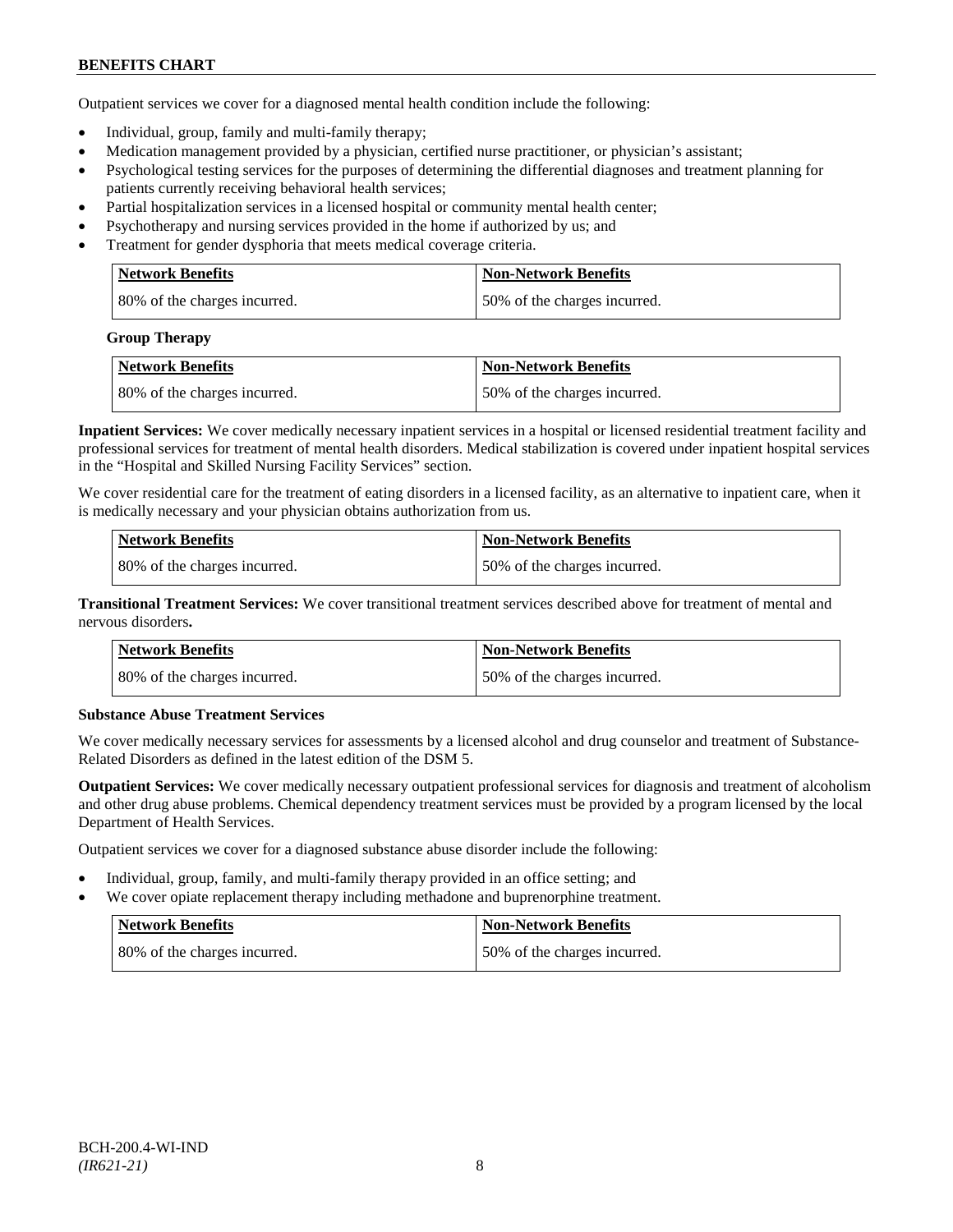**Inpatient Services:** We cover medically necessary inpatient services in a hospital or a licensed residential primary treatment center.

We cover services provided in a hospital that is licensed by the local state and accredited by Medicare.

Detoxification Services: We cover detoxification services in a hospital or community detoxification facility if it is licensed by the local Department of Health Services.

| Network Benefits             | <b>Non-Network Benefits</b>  |
|------------------------------|------------------------------|
| 80% of the charges incurred. | 50% of the charges incurred. |

**Transitional Treatment Services:** We cover transitional treatment services described above for treatment of alcoholism or other drug abuse problems.

| <b>Network Benefits</b>      | <b>Non-Network Benefits</b>  |
|------------------------------|------------------------------|
| 80% of the charges incurred. | 50% of the charges incurred. |

#### **Additional Mental Health and Substance Abuse Benefits for a Dependent Child Who is a Student**

If a dependent child is a student in a school that is located in Wisconsin, but outside of our service area, we cover services as required under Wisconsin Statute 609.655.

| <b>Network Benefits</b>      | <b>Non-Network Benefits</b>  |
|------------------------------|------------------------------|
| 80% of the charges incurred. | 50% of the charges incurred. |

#### **Not Covered:**

See "Services Not Covered" in your Policy.

#### **CHIROPRACTIC SERVICES**

#### **Covered Services:**

We cover chiropractic services for rehabilitative care. Chiropractic services are adjustments to any abnormal articulations of the human body, especially those of the spinal column, for the purpose of giving freedom of action to impinged nerves that may cause pain or deranged function.

Massage therapy which is performed in conjunction with other treatment/modalities by a chiropractor, is part of a prescribed treatment plan and is not billed separately is covered.

| <b>Network Benefits</b>      | <b>Non-Network Benefits</b>  |
|------------------------------|------------------------------|
| 80% of the charges incurred. | 50% of the charges incurred. |

#### **Not Covered:**

- Massage therapy for the purpose of comfort or convenience of the Insured.
- See "Services Not Covered" in your Policy.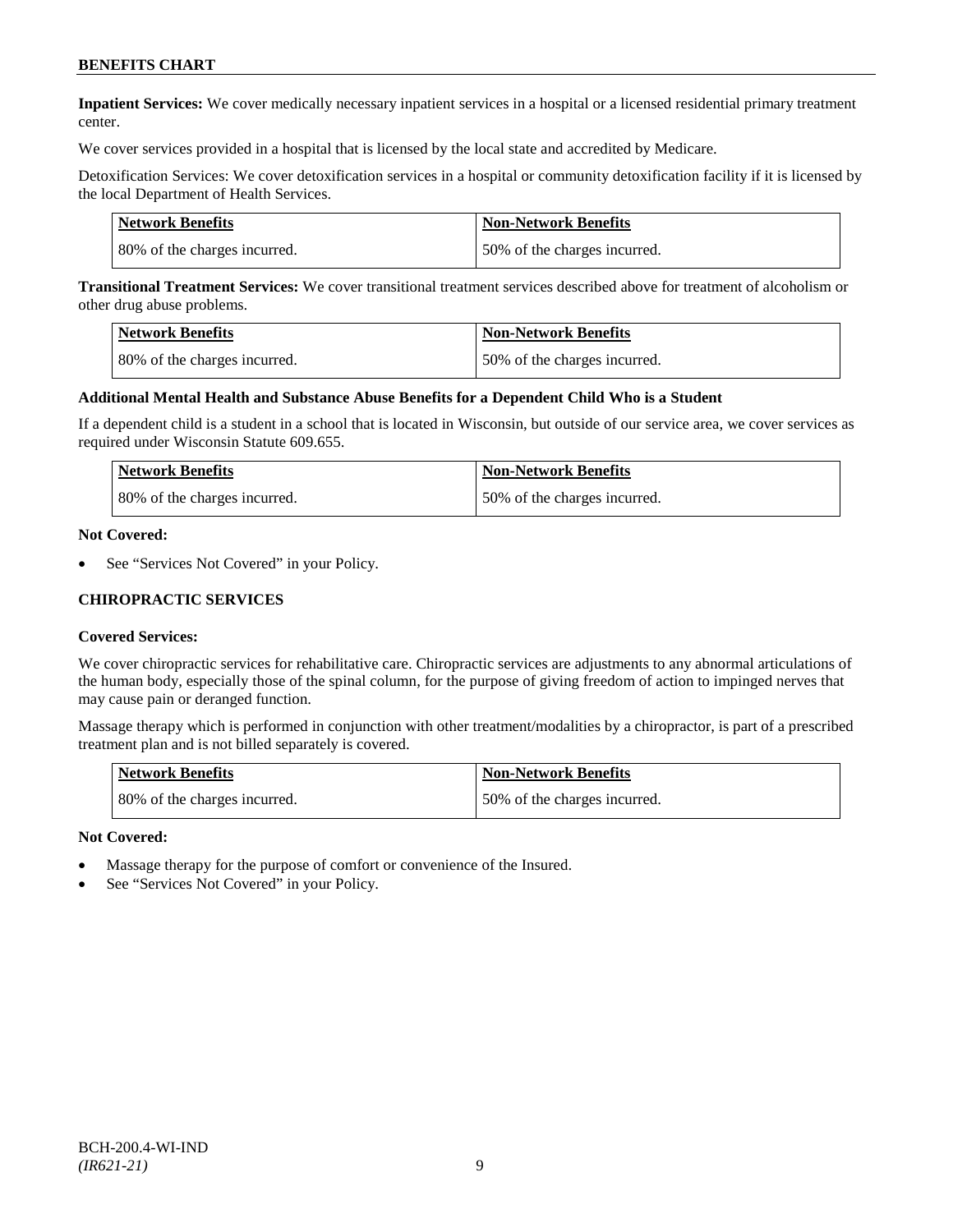# **CLINICAL TRIALS**

### **Covered Services:**

We cover certain routine services if you participate in a Phase I, Phase II, Phase III or Phase IV approved clinical trial that is conducted in relation to the prevention, detection, or treatment of cancer or other life-threatening disease or condition as defined in the Affordable Care Act. Approved clinical trials include (1) federally funded trials when the study or investigation is approved or funded by any of the federal agencies defined in the Public Health Services Act, section 2709 (d) (1) (A); (2) the study or investigation is conducted under an investigational new drug application reviewed by the Food and Drug Administration; and (3) the study or investigation is a drug trial that is exempt from having such an investigational new drug application. We cover routine patient costs for services that would be eligible under the Policy and this Benefits Chart if the service were provided outside of a clinical trial.

| <b>Network Benefits</b>                               | <b>Non-Network Benefits</b>                           |
|-------------------------------------------------------|-------------------------------------------------------|
| Coverage level is same as corresponding Network       | Coverage level is same as corresponding Non-Network   |
| Benefits, depending on type of service provided, such | Benefits, depending on type of service provided, such |
| as Office Visits for Illness or Injury, Inpatient or  | as Office Visits for Illness or Injury, Inpatient or  |
| Outpatient Hospital Services.                         | <b>Outpatient Hospital Services.</b>                  |

#### **Not Covered:**

- The investigative or experimental item, device or service itself.
- Items or services that are provided solely to satisfy data collection and analysis needs and that are not used in the direct clinical management of the patient.
- A service that is clearly inconsistent with widely accepted and established standards of care for a particular diagnosis.
- See "Services Not Covered" in your Policy.

### **DENTAL SERVICES**

#### **Covered Services:**

We cover services as described below.

**Accidental Dental Services:** We cover services dentally necessary to treat and restore damage done to sound, natural, unrestored teeth as a result of an accidental injury. Coverage is for damage caused by external trauma to face and mouth only, not for cracked or broken teeth, which result from biting or chewing. We cover restorations, root canals, crowns and replacement of teeth lost that are directly related to the accident in which the Insured was involved. We cover initial exams, xrays and palliative treatment including extractions, and other oral surgical procedures directly related to the accident. Subsequent treatment must be initiated within the Policy's time-frame and must be directly related to the accident. We do not cover restoration and replacement of teeth that are not "sound and natural" at the time of the accident.

Full mouth rehabilitation to correct occlusion (bite) and malocclusion (misaligned teeth not due to the accident) are not covered.

When an implant-supported dental prosthetic treatment is pursued, benefits are limited to the amount that would be paid toward the placement of a removable dental prosthetic appliance that could be used in the absence of implant treatment.

| Network Benefits             | <b>Non-Network Benefits</b> |
|------------------------------|-----------------------------|
| 80% of the charges incurred. | No coverage.                |

For all accidental dental services, treatment and/or restoration must be initiated within six months of the date of the injury. Coverage is limited to the initial course of treatment and/or initial restoration. Services must be provided within twentyfour months of the date of injury to be covered.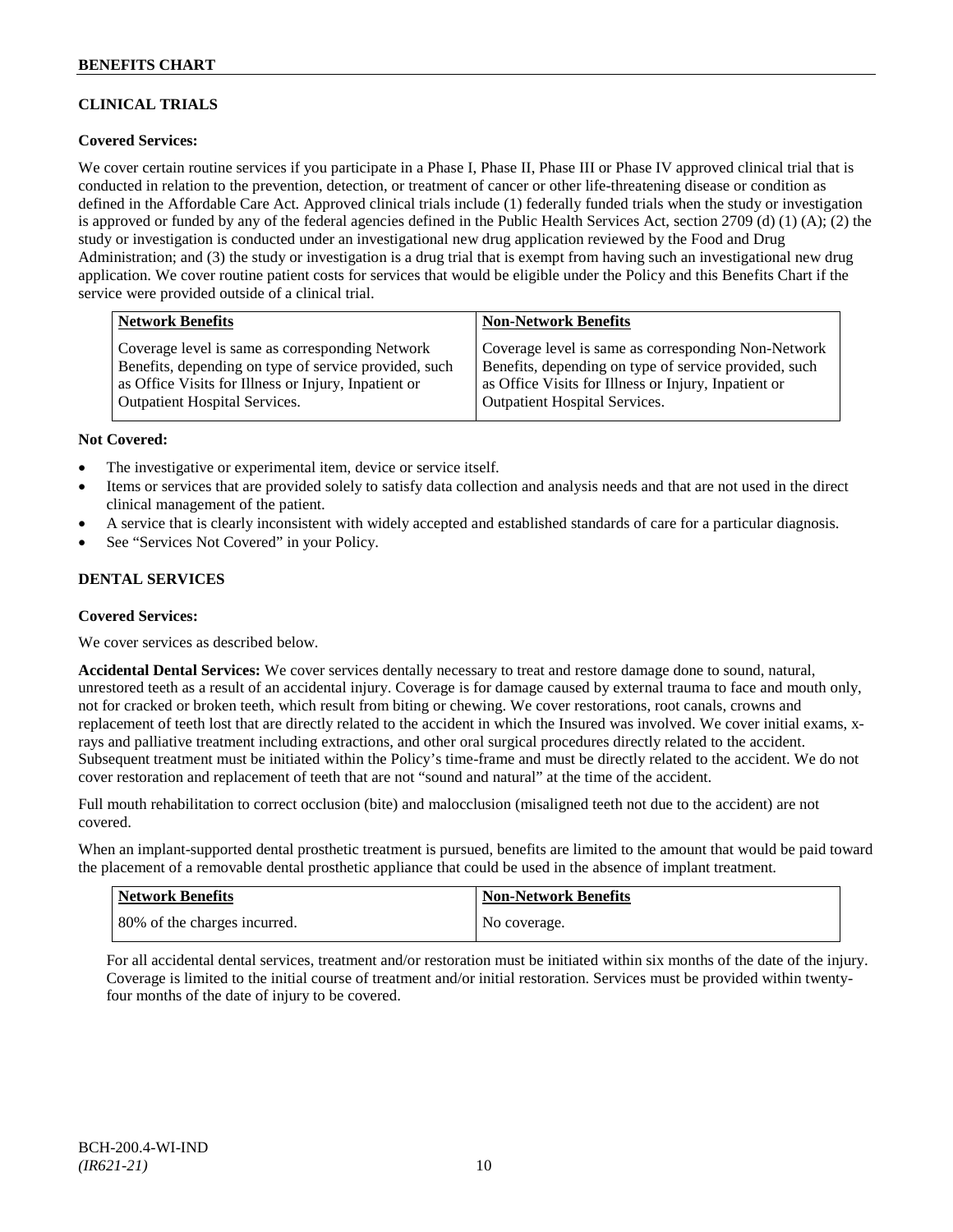#### **Medical Referral Dental Services**

**Medically Necessary Outpatient Dental Services:** We cover medically necessary outpatient dental services. Coverage is limited to dental services required for treatment of an underlying medical condition, e.g., removal of teeth to complete radiation treatment for cancer of the jaw, cysts and lesions.

| <b>Network Benefits</b>      | <b>Non-Network Benefits</b>  |
|------------------------------|------------------------------|
| 80% of the charges incurred. | 50% of the charges incurred. |

**Medically Necessary Hospitalization and Anesthesia for Dental Care:** We cover medically necessary hospitalization and anesthesia for dental care. This is limited to charges incurred by an Insured who: (1) is a child under age 5; (2) is severely disabled; (3) has a medical condition, and requires hospitalization or general anesthesia for dental care treatment; or (4) is a child between ages 5 and 12 and care in dental offices has been attempted unsuccessfully and usual methods of behavior modification have not been successful, or when extensive amounts of restorative care, exceeding 4 appointments, are required.

Coverage is limited to facility and anesthesia charges. Oral surgeon/dentist professional fees are not covered. The following are examples, though not all-inclusive, of medical conditions which may require hospitalization for dental services: severe asthma, severe airway obstruction or hemophilia. Hospitalization required due to the behavior of the Insured or due to the extent of the dental procedure is not covered.

| Network Benefits             | <b>Non-Network Benefits</b>  |
|------------------------------|------------------------------|
| 80% of the charges incurred. | 50% of the charges incurred. |

**Medical Complications of Dental Care:** We cover medical complications of dental care. Treatment must be medically necessary care and related to medical complications of non-covered dental care, including complications of the head, neck, or substructures.

| Network Benefits             | <b>Non-Network Benefits</b>  |
|------------------------------|------------------------------|
| 80% of the charges incurred. | 50% of the charges incurred. |

**Oral Surgery:** We cover oral surgery. Coverage is limited to treatment of medical conditions requiring oral surgery, such as treatment of oral neoplasm, non-dental cysts, fracture of the jaw, trauma of the mouth and jaw, and any other oral surgery procedures provided as medically necessary dental services.

| <b>Network Benefits</b>      | <b>Non-Network Benefits</b>  |
|------------------------------|------------------------------|
| 80% of the charges incurred. | 50% of the charges incurred. |

**Treatment of Cleft Lip and Cleft Palate:** We cover treatment of cleft lip and cleft palate of a dependent child, including orthodontic treatment and oral surgery directly related to the cleft. Dental services which are not required for the treatment of cleft lip or cleft palate are not covered. If a dependent child covered under your Policy is also covered under a dental plan which includes orthodontic services, that dental plan shall be considered primary for the necessary orthodontic services. Oral appliances are subject to the same copayment, conditions and limitations as durable medical equipment.

| <b>Network Benefits</b>                               | <b>Non-Network Benefits</b>                           |
|-------------------------------------------------------|-------------------------------------------------------|
| Coverage level is same as corresponding Network       | Coverage level is same as corresponding Non-Network   |
| Benefits, depending on type of service provided, such | Benefits, depending on type of service provided, such |
| as Office Visits for Illness or Injury, Inpatient or  | as Office Visits for Illness or Injury, Inpatient or  |
| <b>Outpatient Hospital Services.</b>                  | <b>Outpatient Hospital Services.</b>                  |

**Treatment of Temporomandibular Disorder (TMD) and Craniomandibular Disorder (CMD):** We cover diagnostic procedures, surgical treatment and non-surgical treatment (including intraoral splint therapy devices) for temporomandibular disorder (TMD) and craniomandibular disorder (CMD), which is medically necessary care. Dental services which are not required to directly treat TMD or CMD are not covered.

| <b>Network Benefits</b>       | <b>Non-Network Benefits</b>  |
|-------------------------------|------------------------------|
| 180% of the charges incurred. | 50% of the charges incurred. |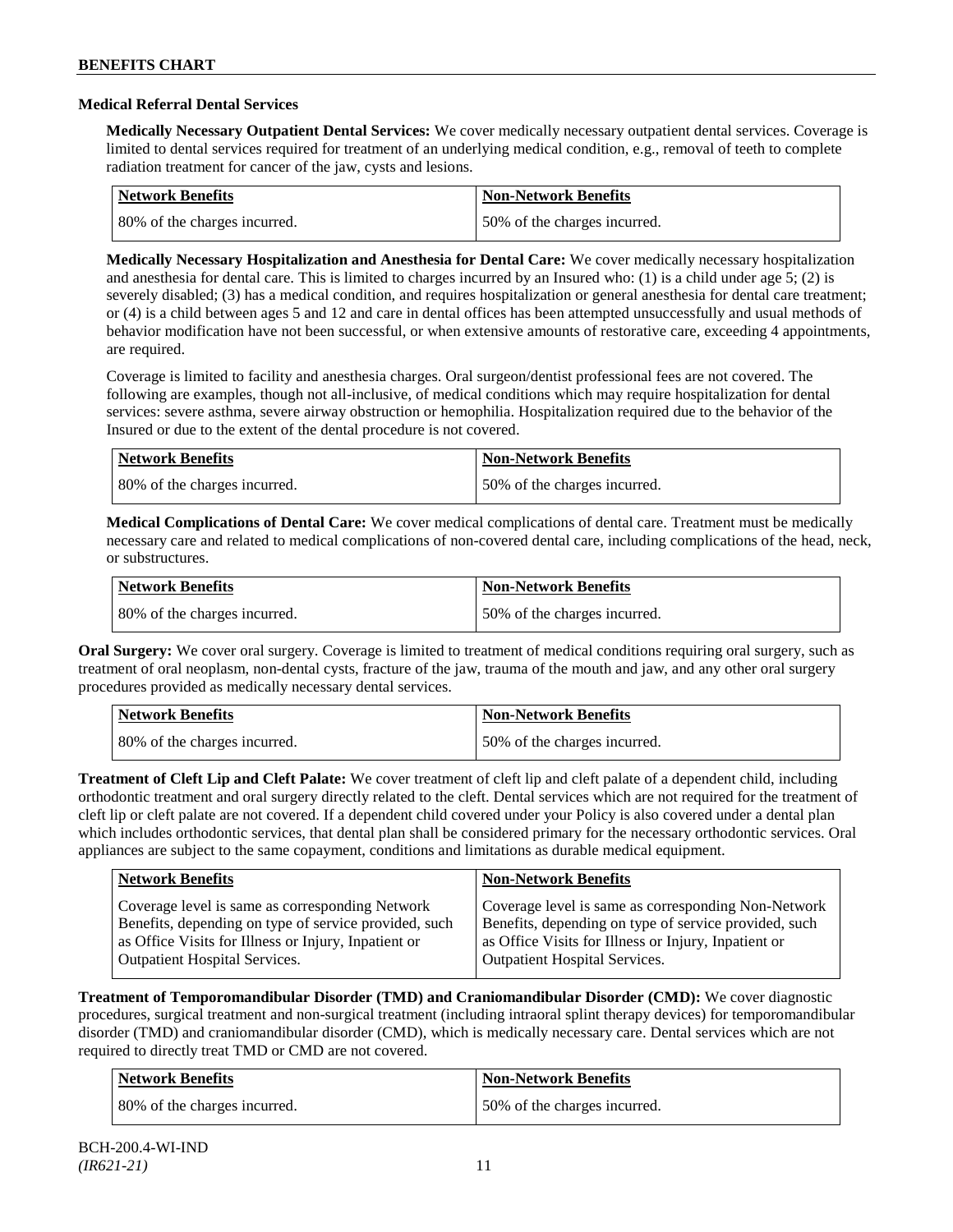### **Not Covered:**

- Dental treatment, procedures or services not listed in this Benefits Chart.
- Accident-related dental services if treatment is: (1) provided to teeth which are not sound and natural; (2) to teeth which have been restored; (3) initiated beyond six months from the date of the injury; (4) received beyond the initial treatment or restoration; or (5) received beyond twenty-four months from the date of injury.
- Accident-related dental services by a Non-Network provider.
- Oral surgery to remove wisdom teeth.
- Orthognathic treatment or procedures and all related services.
- See "Services Not Covered" in your Policy.

# **DIAGNOSTIC IMAGING SERVICES**

#### **Covered Services:**

We cover diagnostic imaging, when ordered by a provider and provided in a clinic or outpatient hospital facility.

For Network Benefits, non-emergent, scheduled outpatient Magnetic Resonance Imaging (MRI) and Computed Tomography (CT) must be provided at a designated facility. Your physician or facility will obtain or verify prior authorization for these services, as needed.

We cover services provided in a clinic or outpatient hospital facility. To see the benefit level for inpatient hospital or skilled nursing facility services, see benefits under Inpatient Hospital and Skilled Nursing Facility Services.

#### **Outpatient Magnetic Resonance Imaging (MRI) and Computed Tomography (CT)**

| <b>Network Benefits</b>      | <b>Non-Network Benefits</b>   |
|------------------------------|-------------------------------|
| 80% of the charges incurred. | 150% of the charges incurred. |

#### **All Other Outpatient Diagnostic Imaging Services**

#### **Services for Illness or Injury**

| <b>Network Benefits</b>      | <b>Non-Network Benefits</b>  |
|------------------------------|------------------------------|
| 80% of the charges incurred. | 50% of the charges incurred. |

### **Preventive Services (MRI/CT procedures are not considered preventive)**

Diagnostic imaging services associated with preventive services are covered at the benefit level shown in the "Preventive Services" section of this Benefits Chart.

#### **Not Covered:**

See "Services Not Covered" in your Policy.

# **DURABLE MEDICAL EQUIPMENT, PROSTHETICS, ORTHOTICS AND SUPPLIES**

#### **Covered Services:**

We cover equipment and services, as described below.

We cover durable medical equipment and services, prosthetics, orthotics, and supplies, subject to the limitations below, including certain disposable supplies, enteral feedings and the following diabetic supplies and equipment: glucose monitors, insulin pumps limited to the purchase of one pump per year, syringes, blood and urine test strips and other diabetic supplies as deemed medically appropriate and necessary, for Insureds with gestational, Type I or Type II diabetes.

We cover external hearing aids, cochlear implants, and related treatment prescribed by a physician or by a licensed audiologist for Insureds under 18 years of age who have hearing loss.

We also cover basic hearing aids for Insureds age 18 or older for the correction of a hearing impairment.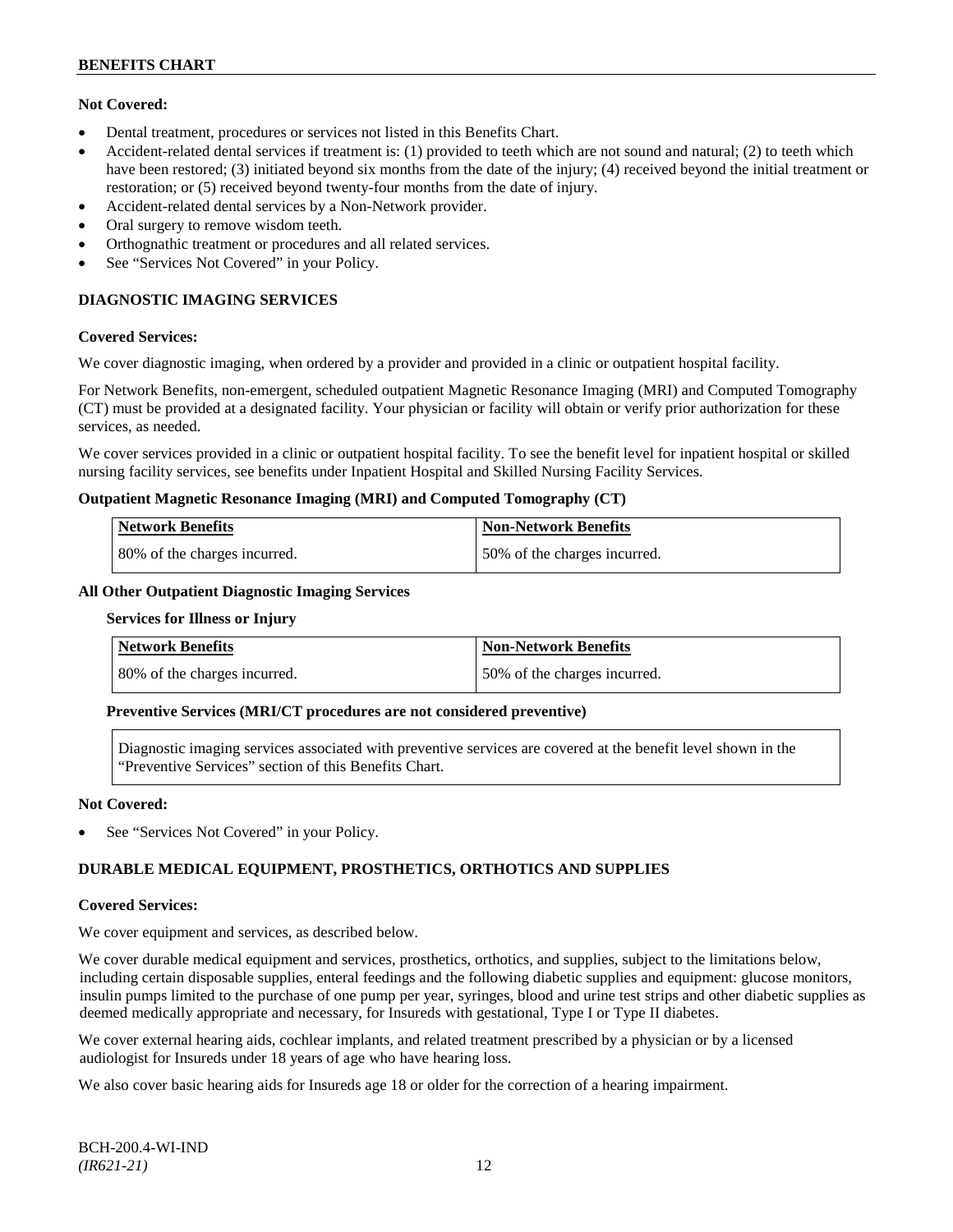Osseointegrated or bone-anchored hearing aids are only covered for Insureds who have hearing loss that is not correctable by any other procedure.

Hearing aids are limited to one basic, standard hearing aid for each ear every three years.

A basic hearing aid is defined as a hearing device that consists of a microphone, amplifier, volume control, battery and receiver. It does not include upgrades above and beyond the functionality of a basic hearing aid, including, but not limited to, hearing improvements for group settings, background noise, Bluetooth/remote control functionality, or extended warranties. Charges for upgrades above the cost of a basic, standard hearing aid are not covered.

| Network Benefits             | <b>Non-Network Benefits</b>  |
|------------------------------|------------------------------|
| 80% of the charges incurred. | 50% of the charges incurred. |

#### **Special Dietary Treatment for Phenylketonuria (PKU) if it meets our medical coverage criteria**

| <b>Network Benefits</b>      | <b>Non-Network Benefits</b>  |
|------------------------------|------------------------------|
| 80% of the charges incurred. | 50% of the charges incurred. |

#### **Oral Amino Acid Based Elemental Formula if it meets our medical coverage criteria**

| Network Benefits             | <b>Non-Network Benefits</b>  |
|------------------------------|------------------------------|
| 80% of the charges incurred. | 50% of the charges incurred. |

#### **Limitations:**

Coverage of durable medical equipment is limited by the following.

- No more than a 90-day supply of diabetic supplies are covered and dispensed at a time.
- Payment will not exceed the cost of an alternate piece of equipment or service that is effective and medically necessary.
- For prosthetic benefits, other than oral appliances for cleft lip and cleft palate, payment will not exceed the cost of an alternate piece of equipment or service that is effective, medically necessary and enables Insureds to conduct standard activities of daily living.
- We reserve the right to determine if an item will be approved for rental vs. purchase.
- We require that certain diabetic supplies and equipment be purchased at a pharmacy.
- Diabetic supplies and equipment are limited to certain models and brands.
- Durable medical equipment and supplies must be obtained from or repaired by approved vendors.
- Covered services and supplies are based on established medical policies which are subject to periodic review and modification by the medical directors. Our medical policy for diabetic supplies includes information on our required models and brands. These medical policies (medical coverage criteria) are available by calling Member Services, or logging on to your "*my*HealthPartners" account at [healthpartners.com.](http://www.healthpartners.com/)

### **Not Covered:**

Items which are not eligible for coverage include, but are not limited to:

- Replacement or repair of any covered items, if the items are (i) damaged or destroyed by misuse, abuse or carelessness, (ii) lost; or (iii) stolen.
- Duplicate or similar items.
- Labor and related charges for repair of any covered items which are more than the cost of replacement by an approved vendor.
- Sales tax, mailing, delivery charges, service call charges.
- Items which are primarily educational in nature or for hygiene, vocation, comfort, convenience or recreation.
- Communication aids or devices: equipment to create, replace or augment communication abilities including, but not limited to, speech processors, receivers, communication boards, or computer or electronic assisted communication.
- Implantable and osseointegrated or bone-anchored hearing aids and their fitting, except as specifically described in this Benefits Chart. This exclusion does not apply to cochlear implants.
- Eyeglasses, contact lenses and their fitting, measurement and adjustment, except as specifically described in this Benefits Chart.
- Hair prostheses (wigs).

BCH-200.4-WI-IND *(IR621-21)* 13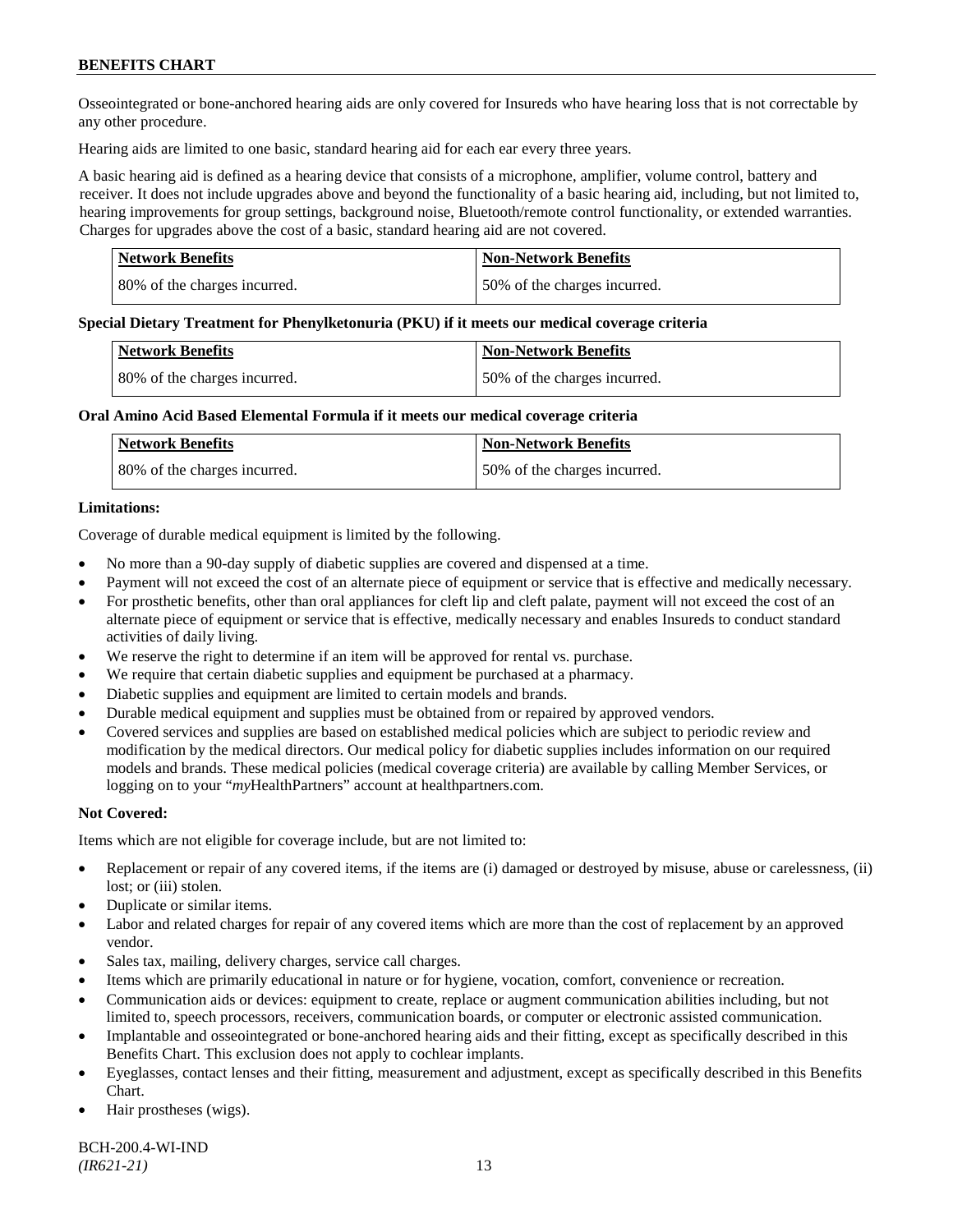- Household equipment which primarily has customary uses other than medical, such as, but not limited to, exercise cycles, air purifiers, central or unit air conditioners, water purifiers, non-allergenic pillows, mattresses or waterbeds.
- Household fixtures including, but not limited to, escalators or elevators, ramps, swimming pools and saunas.
- Modifications to the structure of the home including, but not limited to, wiring, plumbing or charges for installation of equipment.
- Vehicle, car or van modifications including, but not limited to, hand brakes, hydraulic lifts and car carrier.
- Rental equipment while owned equipment is being repaired by non-contracted vendors, beyond one month rental of medically necessary equipment.
- Other equipment and supplies, including, but not limited to assistive devices, that we determine are not eligible for coverage.
- See "Services Not Covered" in your Policy.

# **EMERGENCY AND URGENTLY NEEDED CARE SERVICES**

#### **Covered Services:**

We cover services for emergency care and urgently needed care if the services are otherwise eligible for coverage under your Policy.

**Urgently Needed Care.** These are services to treat an unforeseen illness or injury that:

- are required in order to prevent a serious deterioration in your health, and
- cannot be delayed until the next available clinic or office hours.

| <b>Network Benefits</b>      | <b>Non-Network Benefits</b>  |
|------------------------------|------------------------------|
| 80% of the charges incurred. | 50% of the charges incurred. |

#### **First Three Visits**

| If any of the first three visits are urgent care visits or<br>office visits, they are covered at 100%, subject to a<br>copayment of \$30 per visit, not subject to the<br>deductible.                                            |  |
|----------------------------------------------------------------------------------------------------------------------------------------------------------------------------------------------------------------------------------|--|
| If any of the first three visits are convenience clinic<br>visits, telephone visits or e-visits (other than virtuwell),<br>they are covered at 100%, subject to a copayment of<br>\$15 per visit, not subject to the deductible. |  |
| Then services will be covered at the deductible and<br>coinsurance and/or copayment indicated for urgent care<br>visits, office visits, convenience clinic visits, telephone<br>visits and e-visits (other than virtuwell).      |  |
| Physician services are included; however, charges for<br>office procedures, laboratory, radiology and other<br>ancillary services are not included and will be subject<br>to the deductible and coinsurance and/or copayment.    |  |

**Emergency Care.** These are services to treat:

- the sudden, unexpected onset of illness or injury which, if left untreated or unattended until the next available clinic or office hours, would result in hospitalization, or
- a condition requiring professional health services immediately necessary to preserve life or stabilize health.

When reviewing claims for coverage of emergency services, our medical director will take into consideration a reasonable layperson's belief that the circumstances required immediate medical care that could not wait until the next working day or next available clinic appointment.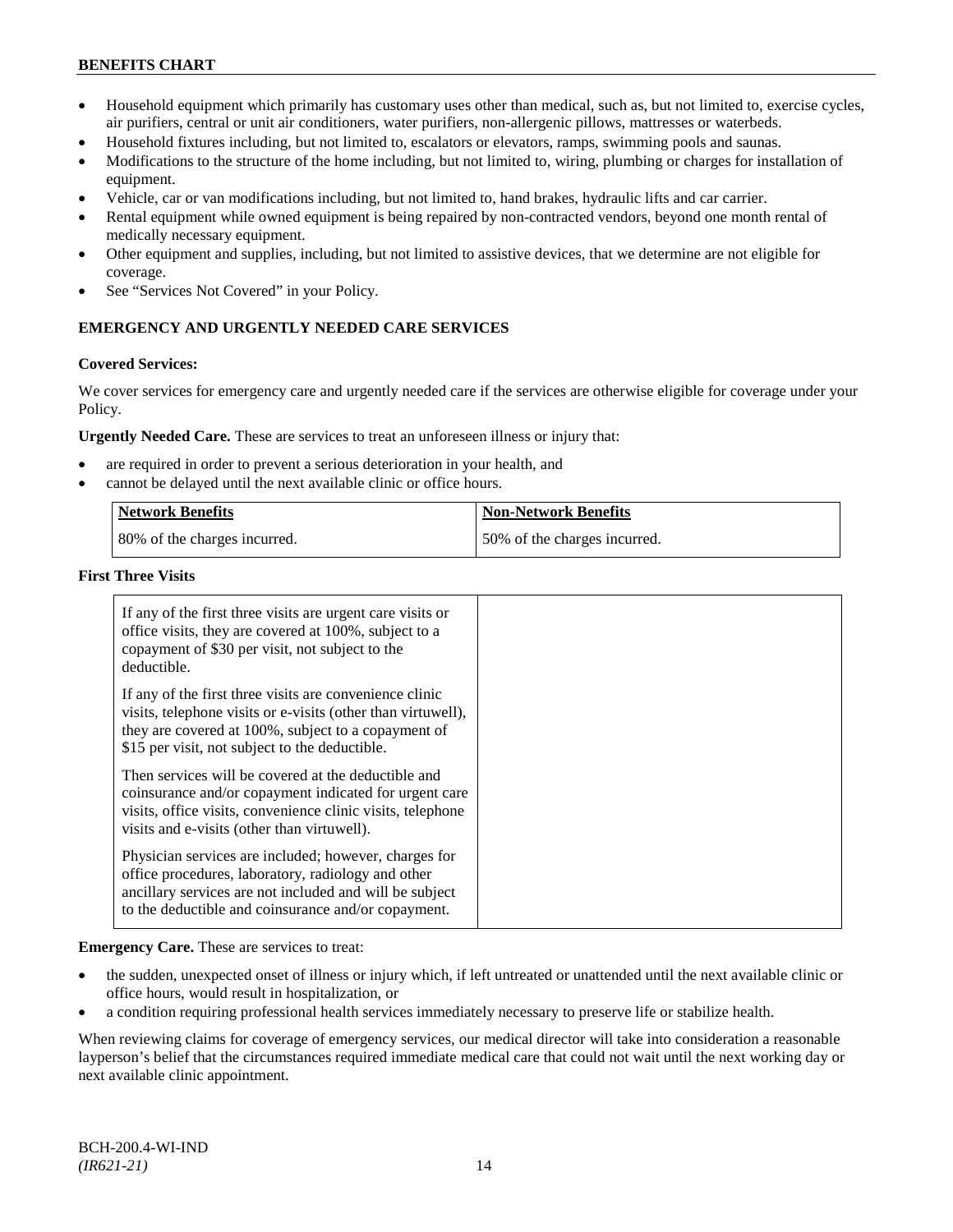### **Emergency Care in a Hospital Emergency Room, including Professional Services of a Physician**

| <b>Network Benefits</b>      | <b>Non-Network Benefits</b> |
|------------------------------|-----------------------------|
| 80% of the charges incurred. | See Network Benefits.       |

# **Inpatient Emergency Care in a Hospital**

| <b>Network Benefits</b>      | <b>Non-Network Benefits</b> |
|------------------------------|-----------------------------|
| 80% of the charges incurred. | See Network Benefits.       |

#### **Not Covered:**

• See "Services Not Covered" in your Policy.

# **GENE THERAPY**

#### **Covered Services:**

We cover gene therapy treatment that meets our current medical coverage criteria.

| <b>Network Benefits</b>                                                                                                                                                                                 | <b>Non-Network Benefits</b> |
|---------------------------------------------------------------------------------------------------------------------------------------------------------------------------------------------------------|-----------------------------|
| Coverage level is same as corresponding Network<br>Benefit, depending on type of service provided, such as<br>Office Visits for Illness or Injury, Inpatient or<br><b>Outpatient Hospital Services.</b> | No coverage.                |

# **Limitations:**

- Gene therapy must be provided by a designated provider.
- Specific types of gene therapy are limited to therapies and conditions specified in our medical coverage criteria.

### **Not Covered:**

• See "Services Not Covered" in your Policy.

# **HEALTH EDUCATION**

### **Covered Services:**

We cover education for preventive services and education for the management of chronic health problems (such as diabetes).

| <b>Network Benefits</b>                                     | <b>Non-Network Benefits</b>   |
|-------------------------------------------------------------|-------------------------------|
| 100% of the charges incurred.<br>Deductible does not apply. | 150% of the charges incurred. |

### **Not Covered:**

• See "Services Not Covered" in your Policy.

# **HOME-BASED HEALTH ASSESSMENT PROGRAM**

#### **Covered Services:**

If you meet our criteria for coverage, you may qualify for our home-based comprehensive health risk assessment program. The program covers a health assessment with a designated nurse practitioner.

| <b>Network Benefits</b>                                     | <b>Non-Network Benefits</b> |
|-------------------------------------------------------------|-----------------------------|
| 100% of the charges incurred.<br>Deductible does not apply. | No coverage.                |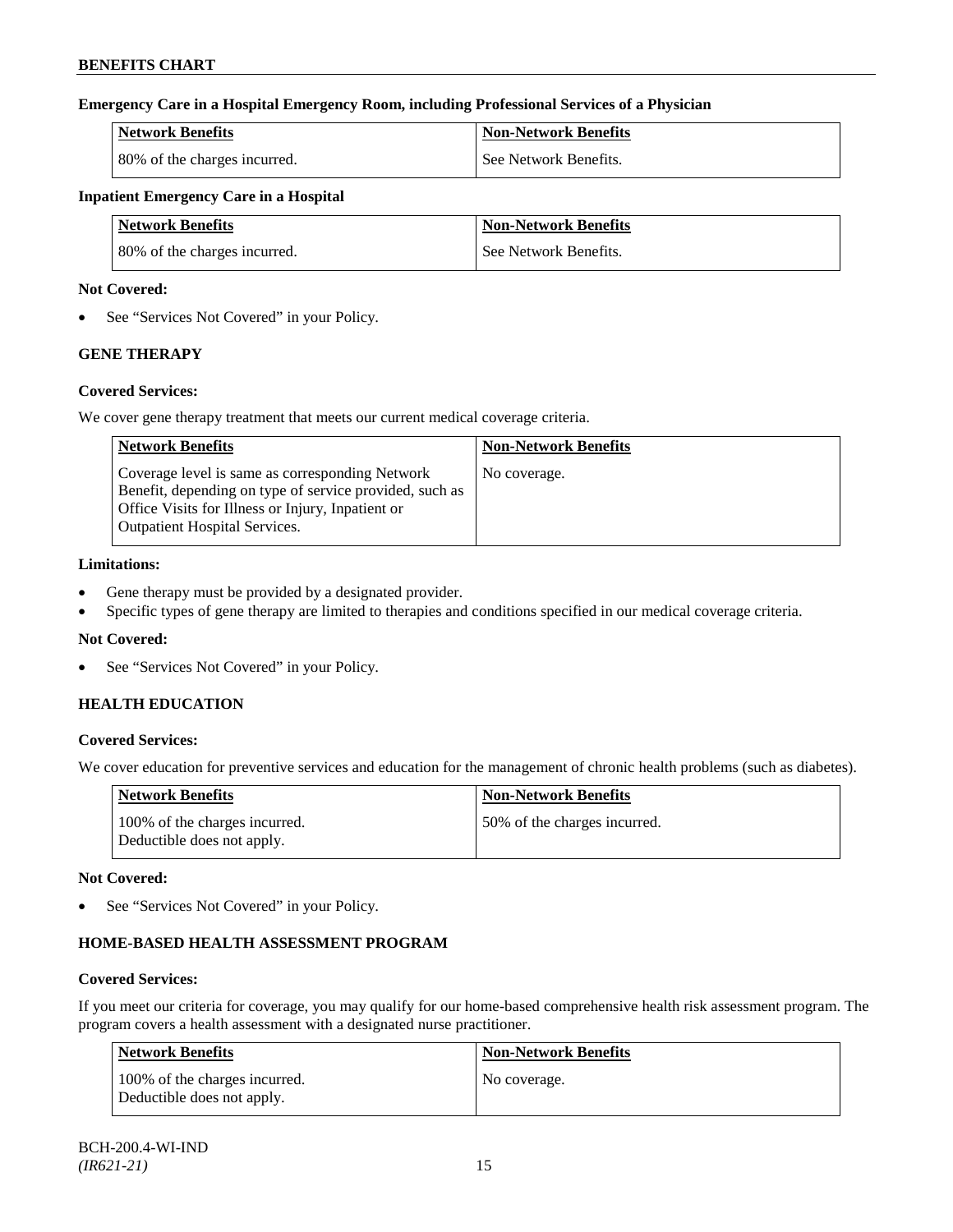### **Not Covered:**

See "Services Not Covered" in your Policy.

# **HOME HEALTH SERVICES**

### **Covered Services:**

We cover skilled nursing services, physical therapy, occupational therapy, speech therapy, respiratory therapy and other therapeutic services, non-routine prenatal and routine postnatal well child visits (as described in our medical coverage criteria), phototherapy services for newborns, home health aide services and other eligible home health services when provided in your home, if you are homebound (i.e., unable to leave home without considerable effort due to a medical condition). Lack of transportation does not constitute homebound status. For phototherapy services for newborns and high risk prenatal services, supplies and equipment are included.

We cover total parenteral nutrition/intravenous ("TPN/IV") therapy, equipment, supplies and drugs in connection with IV therapy. IV line care kits are covered under Durable Medical Equipment.

We cover palliative care benefits. Palliative care includes symptom management, education and establishing goals of care. We waive the requirement that you be homebound for a limited number of home visits for palliative care (as shown in this Benefits Chart), if you have a life-threatening, non-curable condition which has a prognosis of survival of two years or less. Additional palliative care visits are eligible under the home health services benefit if you are homebound and meet all other requirements defined in this section.

You do not need to be homebound to receive total parenteral nutrition/intravenous ("TPN/IV") therapy.

Home health services are eligible and covered only when:

- medically necessary; and
- provided as rehabilitative care, terminal care or maternity care; and
- ordered by a physician, and included in the written home care plan.

### **Physical therapy, occupational therapy, speech therapy, respiratory therapy, home health aide services and palliative Care**

| <b>Network Benefits</b>      | Non-Network Benefits |
|------------------------------|----------------------|
| 80% of the charges incurred. | No coverage.         |

#### **TPN/IV Therapy, Skilled Nursing Services, Non-Routine Prenatal/Postnatal Services and Phototherapy**

| Network Benefits             | <b>Non-Network Benefits</b> |
|------------------------------|-----------------------------|
| 80% of the charges incurred. | No coverage.                |

Each 24-hour visit (or shifts up to 24-hour visits) equals one visit and counts toward the Maximum visits for all other services shown below. Any visit that lasts less than 24 hours regardless of the length of the visit, will count as one visit toward the Maximum visits for all other services shown below. All visits must be medically necessary and benefit eligible.

#### **Routine Prenatal/Postnatal Services and Child Health Supervision Services**

| Network Benefits                                            | <b>Non-Network Benefits</b>  |
|-------------------------------------------------------------|------------------------------|
| 100% of the charges incurred.<br>Deductible does not apply. | 50% of the charges incurred. |

### **Maximum Visits for Palliative Care:**

| Network Benefits                                                                                                                               | <b>Non-Network Benefits</b> |
|------------------------------------------------------------------------------------------------------------------------------------------------|-----------------------------|
| If you are eligible to receive palliative care in the home<br>and you are not homebound, there is a maximum of 12<br>visits per calendar year. | No coverage.                |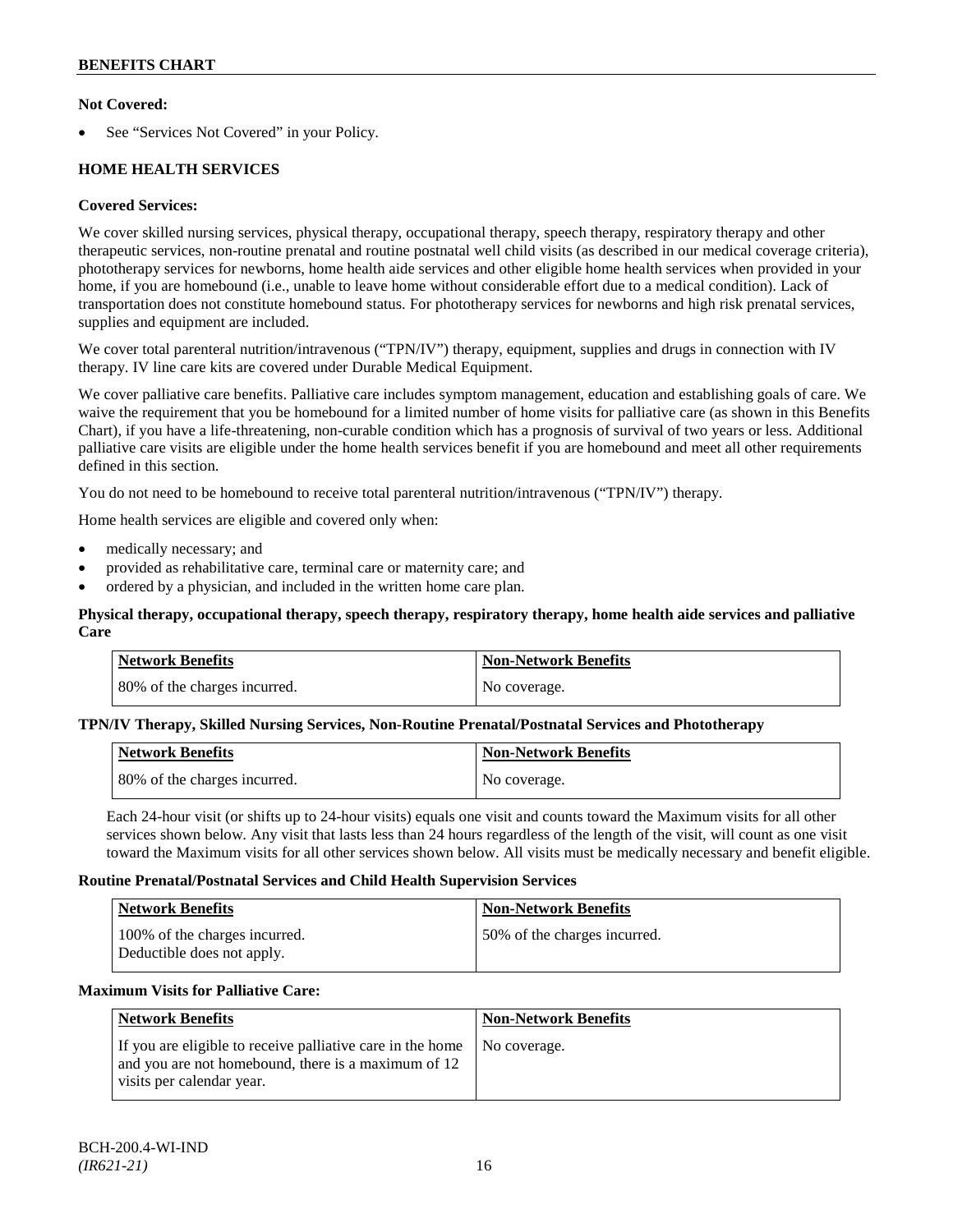### **Maximum Visits for All Services Other Than Palliative Care:**

| Network Benefits             | <b>Non-Network Benefits</b> |
|------------------------------|-----------------------------|
| 60 visits per calendar year. | No coverage.                |

The routine postnatal well child visits do not count toward the visit limit.

#### **Limitations:**

- Home health services are not provided as a substitute for a primary caregiver in the home or as relief (respite) for a primary caregiver in the home. We will not reimburse family members or residents in your home for the above services.
- A service shall not be considered a skilled nursing service merely because it is performed by, or under the direct supervision of, a licensed nurse. Where a service (such as tracheotomy suctioning or ventilator monitoring) or like services, can be safely and effectively performed by a non-medical person (or self-administered), without the direct supervision of, a licensed nurse, the service shall not be regarded as a skilled nursing service, whether or not a skilled nurse actually provides the service. The unavailability of a competent person to provide a non-skilled service shall not make it a skilled service when a skilled nurse provides it. Only the skilled nursing component of so-called "blended" services (i.e. services which include skilled and non-skilled components) are covered under this Benefits Chart.

#### **Not Covered:**

- Home Health Services by a Non-Network provider.
- Financial or legal counseling services.
- Housekeeping or meal services in your home.
- Private duty nursing services.
- Services provided by a family member or enrollee, or a resident in the enrollee's home.
- Vocational rehabilitation and recreational or educational therapy. Recreation therapy is therapy provided solely for the purpose of recreation, including, but not limited to: (a) requests for physical therapy or occupational therapy to improve athletic ability, and (b) braces or guards to prevent sports injuries.
- See "Services Not Covered" in your Policy.

#### **HOME HOSPICE SERVICES**

#### **Applicable Definitions:**

**Part-time.** This is up to two hours of service per day, more than two hours is considered continuous care.

**Continuous Care.** This is from two to twelve hours of service per day provided by a registered nurse, licensed practical nurse, or home health aide, during a period of crisis in order to maintain a terminally ill patient at home.

**Appropriate Facility.** This is a nursing home, hospice residence, or other inpatient facility.

**Custodial Care Related to Hospice Services.** This means providing assistance in the activities of daily living and the care needed by a terminally ill patient which can be provided by primary caregiver (i.e., family member or friend) who is responsible for the patient's home care.

#### **Covered Services:**

**Home Hospice Program:** We cover the services described below if you are terminally ill and accepted as a home hospice program participant. You must meet the eligibility requirements of the program, and elect to receive services through the home hospice program. The services will be provided in your home, with inpatient care available when medically necessary as described below. If you elect to receive hospice services, you do so in lieu of curative treatment for your terminal illness for the period you are enrolled in the home hospice program.

**Eligibility:** In order to be eligible to be enrolled in the home hospice program, you must: (1) be a terminally ill patient (prognosis of six months or less); (2) have chosen a palliative treatment focus (i.e., emphasizing comfort and supportive services rather than treatment attempting to cure the disease or condition); and (3) continue to meet the terminally ill prognosis as reviewed by our medical director or his or her designee over the course of care. You may withdraw from the home hospice program at any time.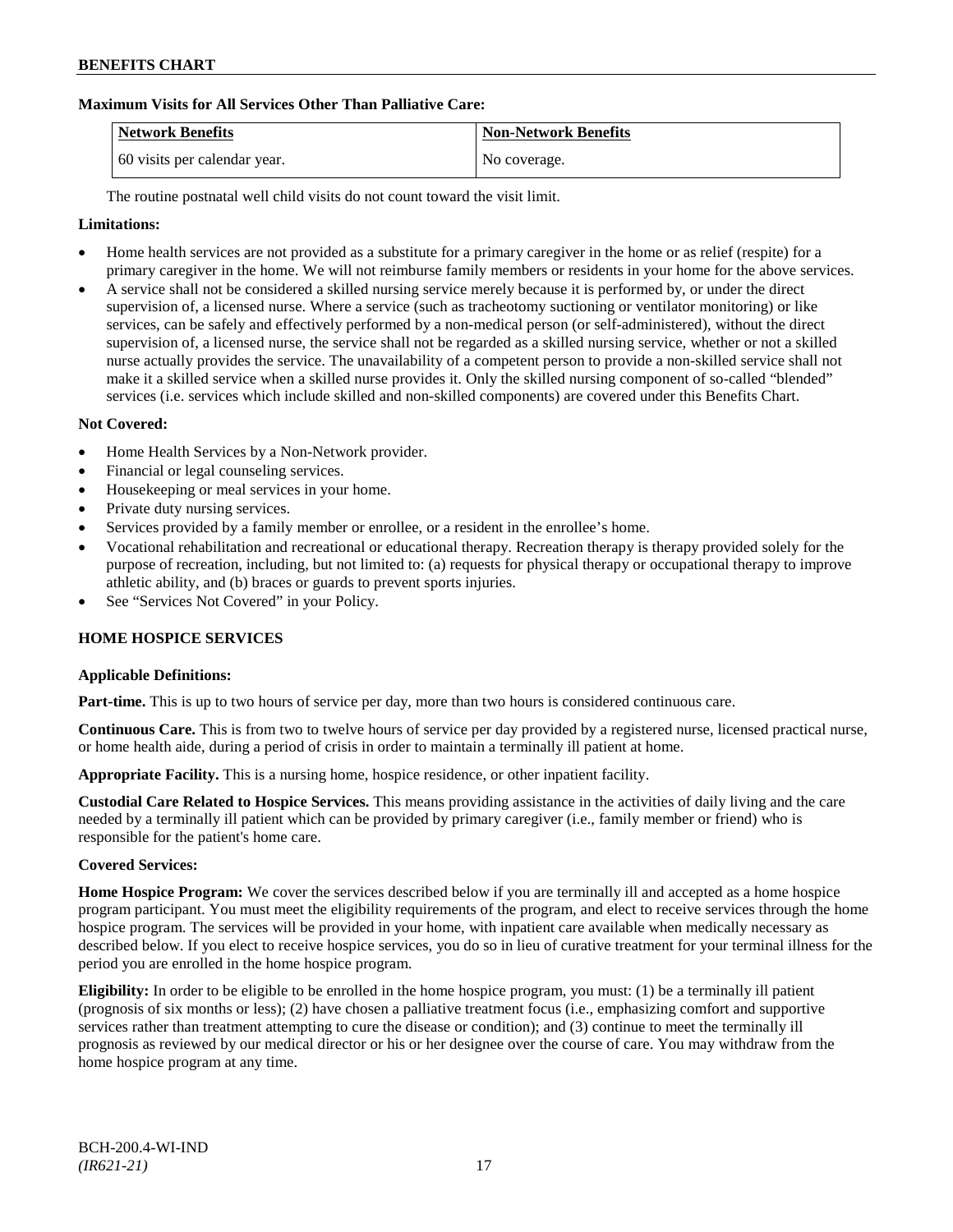**Eligible Services:** Hospice services include the following services provided in accordance with an approved hospice treatment plan:

- Home Health Services:
	- o Part-time care provided in your home by an interdisciplinary hospice team (which may include a physician, nurse, social worker, and spiritual counselor) and medically necessary home health services are covered.
	- o One or more periods of continuous care in your home or in a setting which provides day care for pain or symptom management, when medically necessary, will be covered.
- Inpatient Services: We cover medically necessary inpatient services.
- Other Services:
	- o Respite care is covered for care in your home or in an appropriate facility, to give your primary caregivers (i.e., family members or friends) rest and/or relief when necessary in order to maintain a terminally ill patient at home*.*
	- o Medically necessary medications for pain and symptom management.
	- o Semi-electric hospital beds and other durable medical equipment are covered.
	- o Emergency and non-emergency care is covered.

| <b>Network Benefits</b>      | <b>Non-Network Benefits</b> |
|------------------------------|-----------------------------|
| 80% of the charges incurred. | No coverage.                |

Respite care is limited to 5 days per episode, and respite care and continuous care combined are limited to 30 days.

#### **Not Covered:**

- Home Hospice Services by a Non-Network provider.
- Financial or legal counseling services.
- Housekeeping or meal services in your home.
- Custodial or maintenance care related to hospice services, whether provided in the home or in a nursing home.
- Any service not specifically described as covered services under this home hospice services benefits.
- Any services provided by members of your family or residents in your home.
- See "Services Not Covered" in your Policy.

### **HOSPITAL AND SKILLED NURSING FACILITY SERVICES**

#### **Covered Services:**

We cover services as described below.

#### **Medical or Surgical Hospital Services**

**Inpatient Hospital Services:** We cover the following medical or surgical services, for the treatment of acute illness or injury, which require the level of care only provided in an acute care facility. These services must be authorized by a physician.

Inpatient hospital services include: room and board; the use of operating or maternity delivery rooms; intensive care facilities; newborn nursery facilities; general nursing care, anesthesia, laboratory and diagnostic imaging services, radiation therapy, physical therapy, prescription drugs or other medications administered during treatment, blood and blood products (unless replaced), and blood derivatives, and other diagnostic or treatment related hospital services; physician and other professional medical and surgical services provided while in the hospital, including gender reassignment surgery that meets medical coverage criteria.

We cover, following a vaginal delivery, a minimum of 48 hours of inpatient care for the mother and newborn child. We cover, following a caesarean section delivery, a minimum of 96 hours of inpatient care for the mother and newborn child.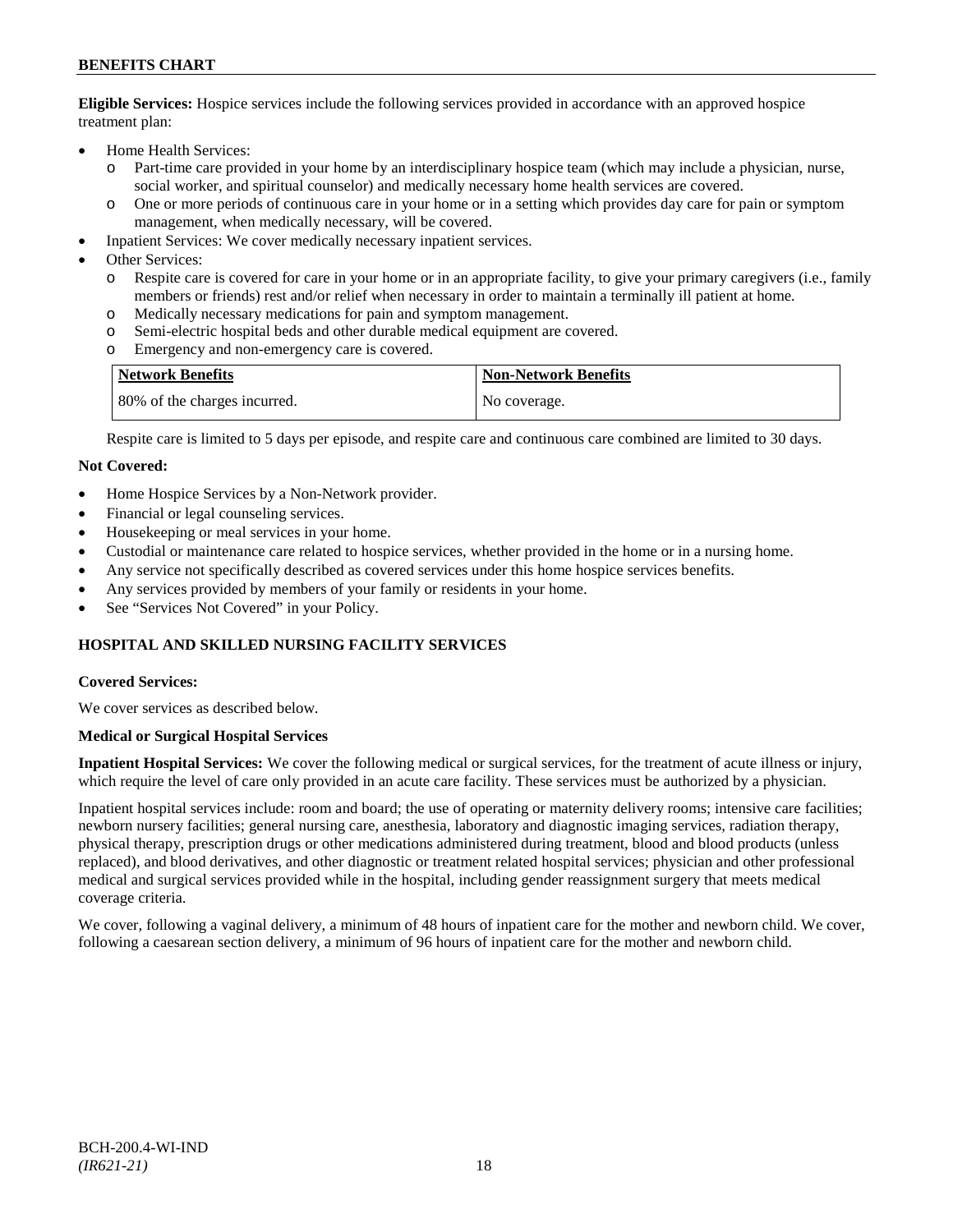Health insurance issuers generally may not, under Federal law, restrict benefits for any hospital length of stay in connection with childbirth for the mother of newborn child to less than 48 hours following a vaginal delivery, or less than 96 hours following a caesarean section. However, Federal law generally does not prohibit the mother's or newborn's attending provider, after consulting with the mother, from discharging the mother or her newborn earlier than 48 hours (or 96 hours as applicable). In any case plans and issuers may not, under Federal law, require that a provider obtain authorization from the plan or the insurance issuer for prescribing a length of stay not in excess of 48 hours (or 96 hours).

| <b>Network Benefits</b>      | <b>Non-Network Benefits</b>  |
|------------------------------|------------------------------|
| 80% of the charges incurred. | 50% of the charges incurred. |

Each Insured's admission or confinement, including that of a newborn child, is separate and distinct from the admission or confinement of any other Insured.

**Outpatient Hospital, Ambulatory Care or Surgical Facility Services:** We cover the following medical and surgical services, for diagnosis or treatment of illness or injury on an outpatient basis. These services must be authorized by a physician.

Outpatient services include: use of operating rooms, maternity delivery rooms or other outpatient departments, rooms or facilities; and the following outpatient services: general nursing care, anesthesia, laboratory and diagnostic imaging services, radiation therapy, physical therapy, drugs administered during treatment, blood and blood products (unless replaced), and blood derivatives, and other diagnostic or treatment related outpatient services; physician and other professional medical and surgical services provided while an outpatient, including colonoscopies (starting at age 50, or under age 50 for people at high risk of colorectal cancer), and gender reassignment surgery that meets medical coverage criteria.

For Network Benefits, non-emergent, scheduled outpatient Magnetic Resonance Imaging (MRI) and Computed Tomography (CT) must be provided at a designated facility. Your physician or facility will obtain or verify prior authorization for these services, as needed.

To see the benefit level for diagnostic imaging services, laboratory services and physical therapy, see benefits under Diagnostic Imaging Services, Laboratory Services and Physical Therapy in this Benefits Chart.

| <b>Network Benefits</b>      | <b>Non-Network Benefits</b>  |
|------------------------------|------------------------------|
| 80% of the charges incurred. | 50% of the charges incurred. |

**Skilled Nursing Facility Care:** We cover room and board, daily skilled nursing and related ancillary services for post-acute treatment and rehabilitative care of illness or injury that meets medical coverage criteria.

| <b>Network Benefits</b>                      | <b>Non-Network Benefits</b>                  |
|----------------------------------------------|----------------------------------------------|
| 80% of the charges incurred.                 | 50% of the charges incurred.                 |
| Limited to a 30 day maximum per confinement. | Limited to a 30 day maximum per confinement. |

Each day of services provided under the Network Benefits and Non-Network Benefits, combined, applies toward the maximum shown above.

### **Not Covered:**

- Services for items for personal convenience, such as television rental, are not covered.
- See "Services Not Covered" in your Policy.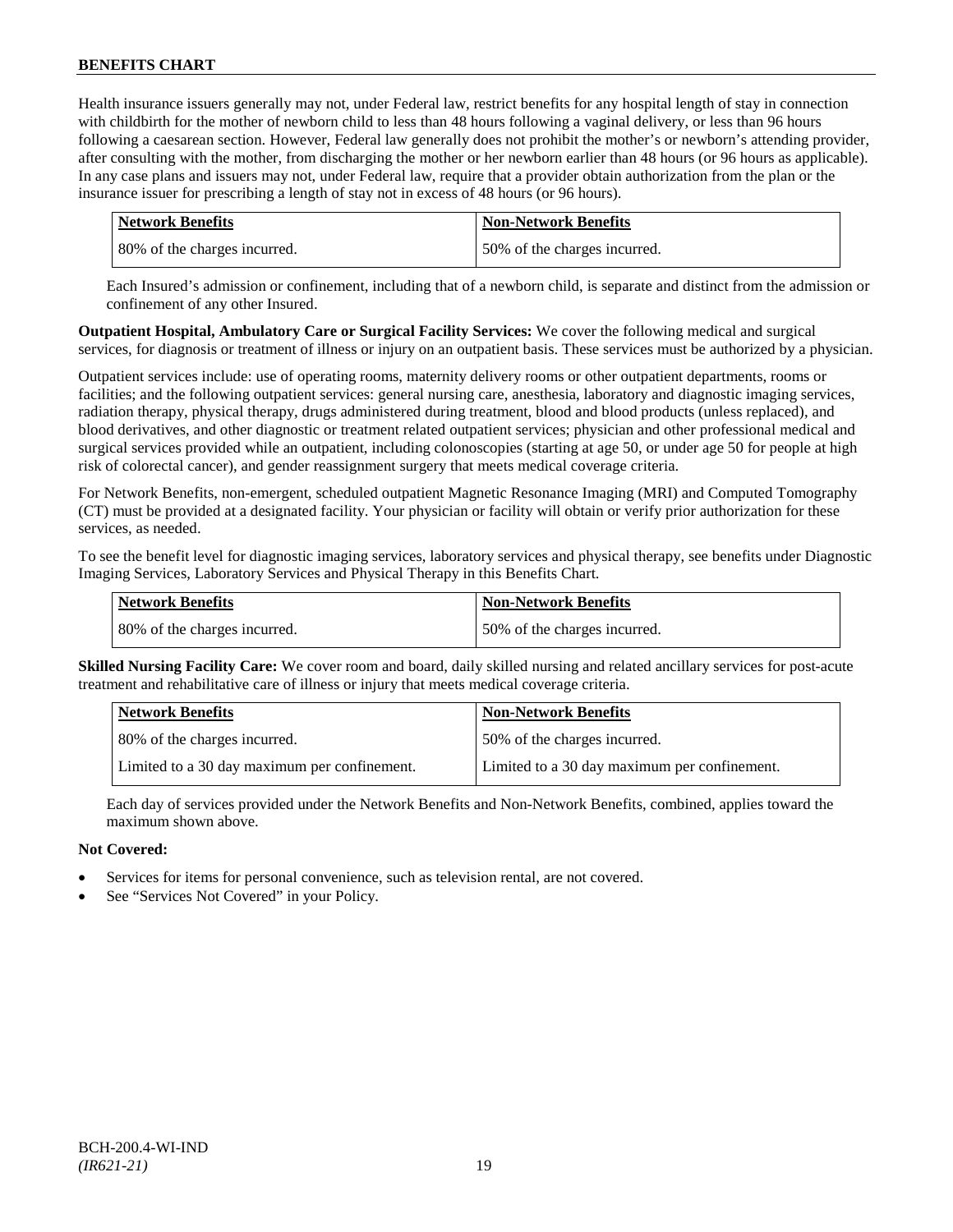#### **INFERTILITY SERVICES**

#### **Covered Services:**

We cover the diagnosis of infertility. These services include diagnostic procedures and tests provided in connection with an infertility evaluation, office visits and consultations to diagnose infertility.

| Network Benefits             | Non-Network Benefits         |
|------------------------------|------------------------------|
| 80% of the charges incurred. | 50% of the charges incurred. |

Coverage is limited to office visits and consultations to diagnose infertility. Treatment is not covered.

#### **Not Covered:**

- Treatment of infertility, including, but not limited to, office visits, laboratory, diagnostic imaging services, and drugs for the treatment of infertility; assisted reproduction, including, but not limited to gamete intrafallopian tube transfer (GIFT), zygote intrafallopian tube transfer (ZIFT), intracytoplasmic sperm injection (ICSI), and/or in-vitro fertilization (IVF), and all charges associated with such procedures; reversal of sterilization; artificial insemination; and sperm, ova or embryo acquisition, retrieval or storage; however, we do cover office visits and consultations to diagnose infertility.
- Services related to the establishment of surrogate pregnancy and fees for a surrogate.
- See "Services Not Covered" in your Policy.

### **LABORATORY SERVICES**

#### **Covered Services:**

We cover laboratory tests when ordered by a provider and provided in a clinic or outpatient hospital facility. This includes blood tests to detect lead exposure in children between the ages of 6 months and 72 months.

To see the benefit level for inpatient hospital or skilled nursing facility services, see benefits under Inpatient Hospital and Skilled Nursing Facility Services in this Benefits Chart.

**Prostate-Specific Antigen (PSA) Test Coverage.** We cover prostate cancer screening for men 40 years of age or over who are symptomatic or in a high-risk category and for all men 50 years of age or older. Coverage includes prostate-specific antigen blood test and digital rectal examination.

| <b>Network Benefits</b>      | <b>Non-Network Benefits</b>  |
|------------------------------|------------------------------|
| 80% of the charges incurred. | 50% of the charges incurred. |

#### **All other laboratory services**

#### **Services for Illness or Injury**

| <b>Network Benefits</b>      | <b>Non-Network Benefits</b>  |
|------------------------------|------------------------------|
| 80% of the charges incurred. | 50% of the charges incurred. |

#### **Preventive Services**

Laboratory services associated with preventive services are covered at the benefit level shown in the "Preventive Services" section of this Benefits Chart.

#### **Not Covered:**

See "Services Not Covered" in your Policy.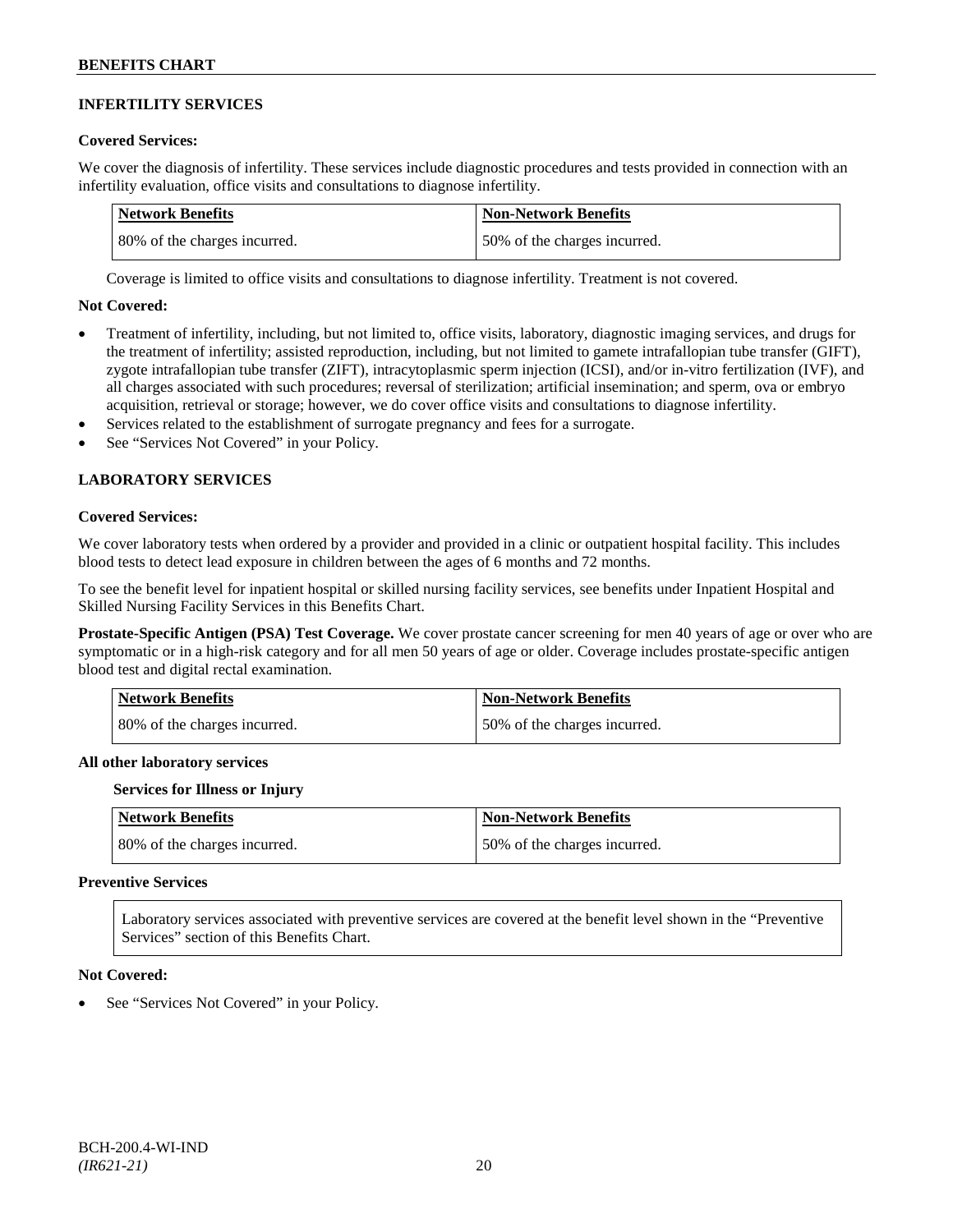# **MASTECTOMY RECONSTRUCTION BENEFIT**

### **Covered Services:**

We cover reconstruction of the breast on which the mastectomy has been performed; surgery and reconstruction of the other breast to produce symmetrical appearance, and prostheses and physical complications of all stages of mastectomy, including lymphedemas.

| <b>Network Benefits</b>                               | <b>Non-Network Benefits</b>                           |
|-------------------------------------------------------|-------------------------------------------------------|
| Coverage level is same as corresponding Network       | Coverage level is same as corresponding Non-Network   |
| Benefits, depending on type of service provided, such | Benefits, depending on type of service provided, such |
| as Office Visits for Illness or Injury, Inpatient or  | as Office Visits for Illness or Injury, Inpatient or  |
| <b>Outpatient Hospital Services.</b>                  | Outpatient Hospital Services.                         |

### **Not Covered:**

See "Services Not Covered" in your Policy.

# **MEDICATION THERAPY DISEASE MANAGEMENT PROGRAM**

### **Covered Services:**

If you meet our criteria for coverage, you may qualify for our Medication Therapy Disease Management Program.

The program covers consultations with a designated Network pharmacist.

Covered services are based on established medical policies, which are subject to periodic review and modification by the medical directors. These medical policies (medical coverage criteria) are available by calling Member Services, or logging on to your "*my*HealthPartners" account at [healthpartners.com.](http://www.healthpartners.com/)

| <b>Network Benefits</b>                                     | <b>Non-Network Benefits</b> |
|-------------------------------------------------------------|-----------------------------|
| 100% of the charges incurred.<br>Deductible does not apply. | No coverage.                |

### **Not Covered:**

See "Services Not Covered" in your Policy.

# **OFFICE VISITS FOR ILLNESS OR INJURY**

### **Covered Services:**

We cover the following when medically necessary: professional medical and surgical services and related supplies, including biofeedback, of physicians and other health care providers; blood and blood products (unless replaced) and blood derivatives.

We cover diagnosis and treatment of illness or injury to the eyes. Where contact or eye glass lenses are prescribed as medically necessary for the post-operative treatment of cataracts or for the treatment of aphakia, or keratoconus, we cover the initial evaluation, lenses and fitting. Insureds must pay for lens replacement beyond the initial pair.

### **Office visits**

| Network Benefits             | <b>Non-Network Benefits</b>  |
|------------------------------|------------------------------|
| 80% of the charges incurred. | 50% of the charges incurred. |

### **Convenience Clinics**

| <b>Network Benefits</b>      | <b>Non-Network Benefits</b>  |
|------------------------------|------------------------------|
| 80% of the charges incurred. | 50% of the charges incurred. |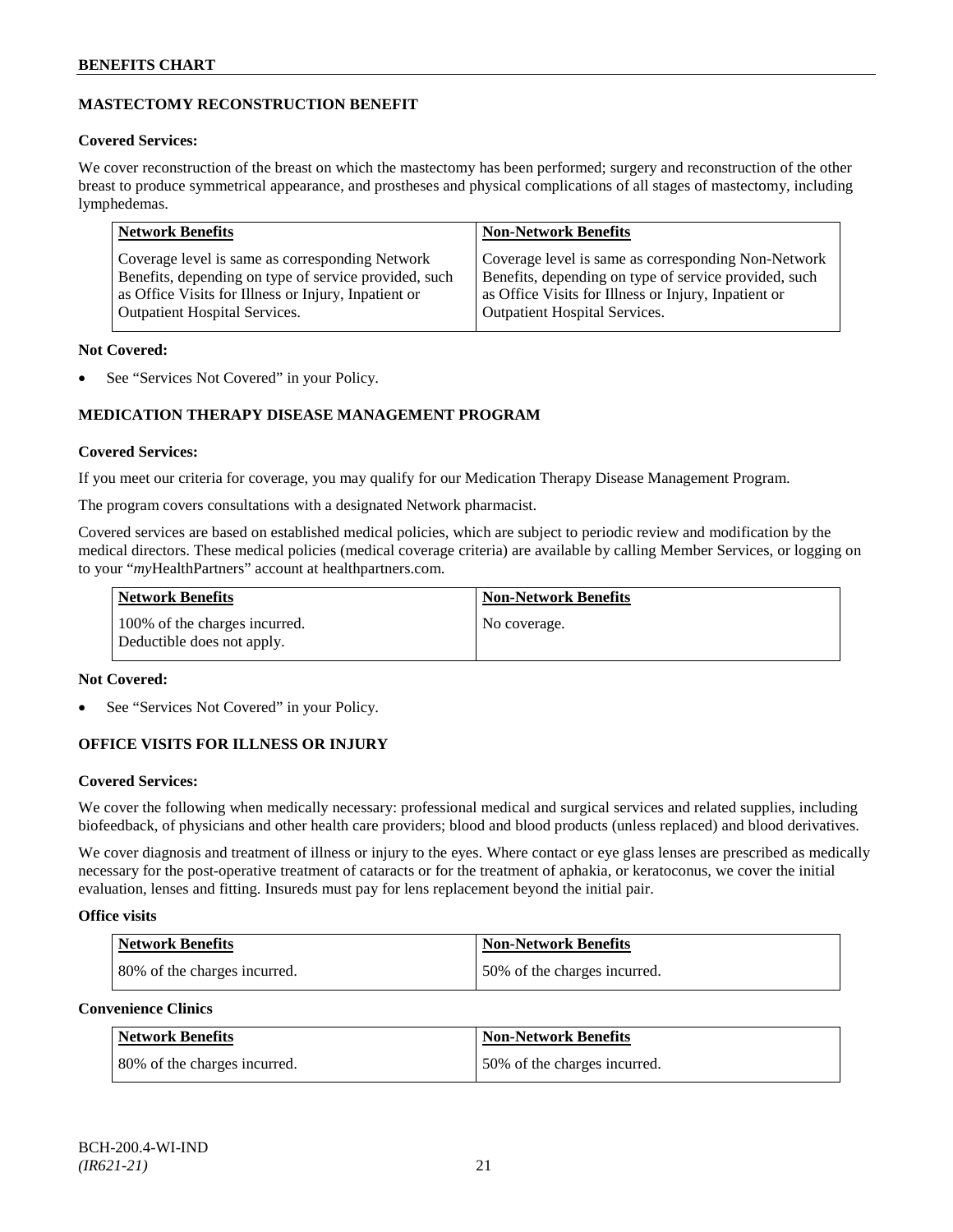#### **Scheduled Telephone Visits**

| <b>Network Benefits</b>      | <b>Non-Network Benefits</b>  |
|------------------------------|------------------------------|
| 80% of the charges incurred. | 50% of the charges incurred. |

### **E-visits**

# **Access to Online Care through virtuwell a[t virtuwell.com](http://www.virtuwell.com/)**

| <b>Network Benefits</b>                                     | <b>Non-Network Benefits</b> |
|-------------------------------------------------------------|-----------------------------|
| 100% of the charges incurred.<br>Deductible does not apply. | No coverage.                |

### **All Other E-visits**

| Network Benefits             | <b>Non-Network Benefits</b>  |
|------------------------------|------------------------------|
| 80% of the charges incurred. | 50% of the charges incurred. |

### **First Three Visits**

| If any of the first three visits are urgent care visits or<br>office visits, they are covered at 100%, subject to a<br>copayment of \$30 per visit, not subject to the<br>deductible.                                            |
|----------------------------------------------------------------------------------------------------------------------------------------------------------------------------------------------------------------------------------|
| If any of the first three visits are convenience clinic<br>visits, telephone visits or e-visits (other than virtuwell),<br>they are covered at 100%, subject to a copayment of<br>\$15 per visit, not subject to the deductible. |
| Then services will be covered at the deductible and<br>coinsurance and/or copayment indicated for urgent care<br>visits, office visits, convenience clinic visits, telephone<br>visits and e-visits (other than virtuwell).      |
| Physician services are included; however, charges for<br>office procedures, laboratory, radiology and other<br>ancillary services are not included and will be subject<br>to the deductible and coinsurance and/or copayment.    |

### **Injections Administered in a Physician's Office, other than immunizations**

### **Allergy Injections**

| Network Benefits             | <b>Non-Network Benefits</b>  |
|------------------------------|------------------------------|
| 80% of the charges incurred. | 50% of the charges incurred. |

# **All Other Injections**

| Network Benefits              | <b>Non-Network Benefits</b>  |
|-------------------------------|------------------------------|
| 180% of the charges incurred. | 50% of the charges incurred. |

# **Not Covered:**

- Court ordered treatment, except as described in this Benefits Chart. Any resulting court ordered treatment for mental health services will be subject to the Policy's requirement for medical necessity.
- See "Services Not Covered" in your Policy.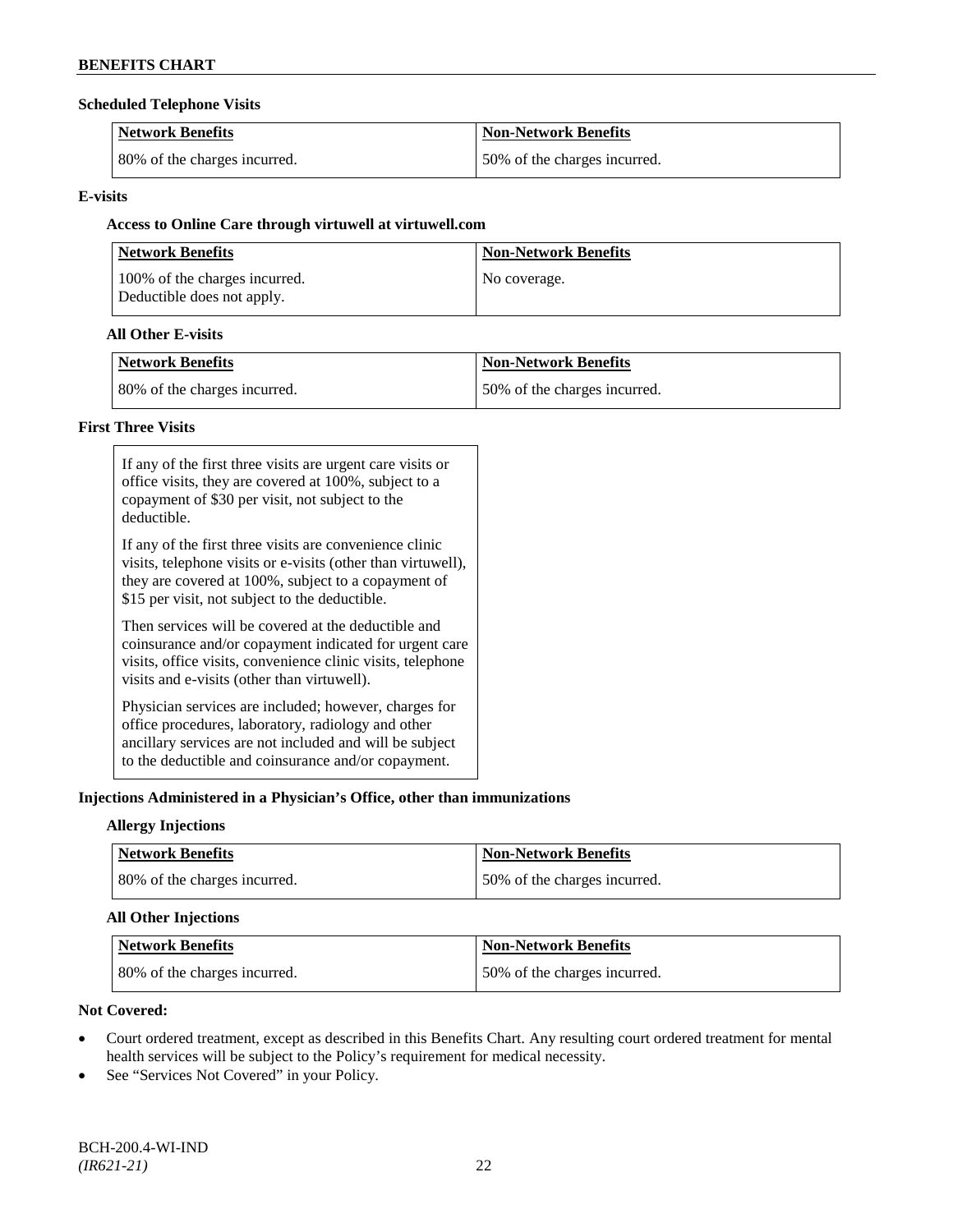# **PEDIATRIC EYEWEAR**

### **Covered Services:**

We cover pediatric eyewear for children, subject to our medical coverage criteria. Coverage under this provision will continue until the end of the month in which the child turns age 19. We also cover low vision services. These medical policies (medical coverage criteria) are available by calling Member Services, or logging on to your "*my*HealthPartners" account at [healthpartners.com.](http://www.healthpartners.com/)

| Network Benefits             | <b>Non-Network Benefits</b> |
|------------------------------|-----------------------------|
| 80% of the charges incurred. | No coverage.                |

Limited to one pair of eyeglasses (lenses and frames), or one pair of contact lenses per calendar year.

### **Not Covered:**

- Replacement of eyeglasses or contact lenses due to loss or theft.
- Contact lenses for cosmetic purposes.
- See "Services Not Covered" in your Policy.

# **PHYSICAL THERAPY, OCCUPATIONAL THERAPY, SPEECH THERAPY AND OTHER SPECIFIED THERAPIES**

### **Covered Services:**

We cover the following physical therapy, occupational therapy and speech therapy services:

- Medically necessary rehabilitative care to correct the effects of illness or injury.
- Habilitative services rendered for congenital, developmental or medical conditions which have significantly limited the successful initiation of normal speech and normal motor development.

Massage therapy which is performed in conjunction with other treatment/modalities by a physical or occupational therapist, is part of a prescribed treatment plan and is not billed separately is covered.

We cover services provided in a clinic. We also cover physical therapy provided in an outpatient hospital facility. To see the benefit level for inpatient hospital or skilled nursing facility services, see benefits under "Inpatient Hospital and Skilled Nursing Facility Services".

### **Rehabilitative Care**

| <b>Network Benefits</b>                                                                       | <b>Non-Network Benefits</b>                                                                   |
|-----------------------------------------------------------------------------------------------|-----------------------------------------------------------------------------------------------|
| 80% of the charges incurred.                                                                  | 50% of the charges incurred.                                                                  |
| Physical, Occupational and Speech Therapy are limited<br>to 20 visits each per calendar year. | Physical, Occupational and Speech Therapy are<br>limited to 20 visits each per calendar year. |

In addition to the services provided above, we cover a minimum of:

20 visits per calendar year for pulmonary rehabilitation therapy,

- 36 visits per calendar year for cardiac rehabilitation therapy,
- 30 visits per calendar year for post-cochlear implant aural therapy,
- 20 visits per calendar year for cognitive rehabilitation therapy.

The maximum number of visits are combined for Network Benefits and Non-Network Benefits.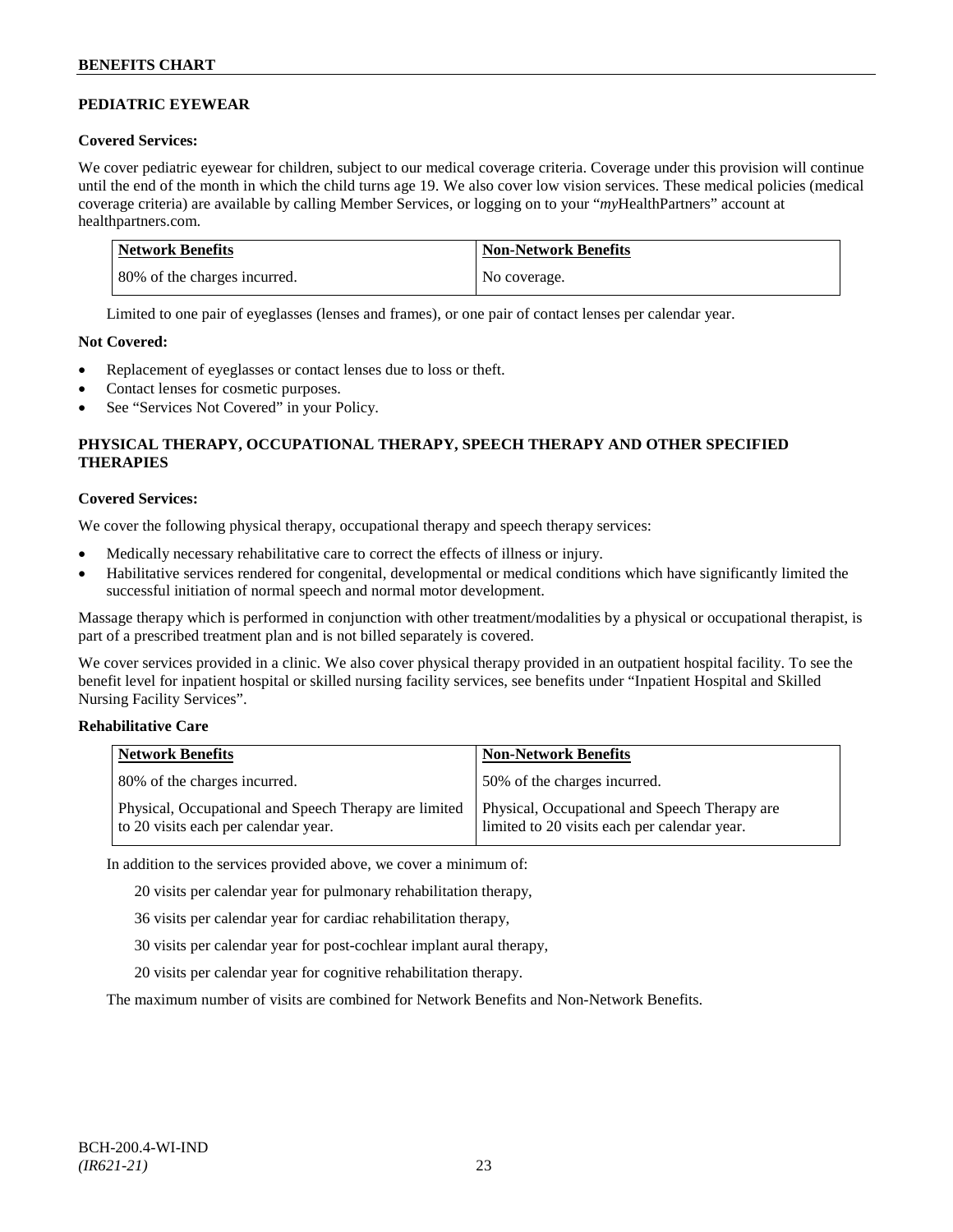### **Habilitative Care**

| <b>Network Benefits</b>                                                                       | <b>Non-Network Benefits</b>                                                                   |
|-----------------------------------------------------------------------------------------------|-----------------------------------------------------------------------------------------------|
| 80% of the charges incurred.                                                                  | 50% of the charges incurred.                                                                  |
| Physical, Occupational and Speech Therapy are limited<br>to 20 visits each per calendar year. | Physical, Occupational and Speech Therapy are<br>limited to 20 visits each per calendar year. |

The maximum number of visits is combined for Network Benefits and Non-Network Benefits.

#### **Not Covered:**

- Massage therapy for the purpose of comfort or convenience of the Insured.
- See "Services Not Covered" in your Policy.

# **PRESCRIPTION DRUG SERVICES**

#### **Covered Services:**

We cover prescription drugs and medications that can be self-administered or are administered in a physician's office.

# **For Network Benefits, drugs and medications must be obtained at a network pharmacy.**

#### **Outpatient Drugs (except as specified below)**

| <b>Network Benefits</b>                                                                                                                                                                                                                                               | <b>Non-Network Benefits</b>  |
|-----------------------------------------------------------------------------------------------------------------------------------------------------------------------------------------------------------------------------------------------------------------------|------------------------------|
| 100% of the charges incurred, subject to a copayment of<br>\$5 for generic low cost formulary drugs, and 100% of<br>the charges incurred, subject to a copayment of \$25 for<br>generic high cost formulary drugs.<br>Deductible does not apply.                      | 50% of the charges incurred. |
| Brand name formulary drugs are covered at 80% of the<br>charges incurred.                                                                                                                                                                                             |                              |
| Non-formulary drugs are covered at 50% of the charges<br>incurred.                                                                                                                                                                                                    |                              |
| In no event will your cost for a formulary insulin drug<br>exceed \$25. Deductible does not apply to formulary<br>insulin drugs.                                                                                                                                      |                              |
| <b>Oral chemotherapy drugs</b> are included on the<br>Specialty Drug List. However, you pay the applicable<br>outpatient drug copayment. As required by Wisconsin<br>law, your maximum copayment will not be more than<br>\$100 per prescription for a 30-day supply. |                              |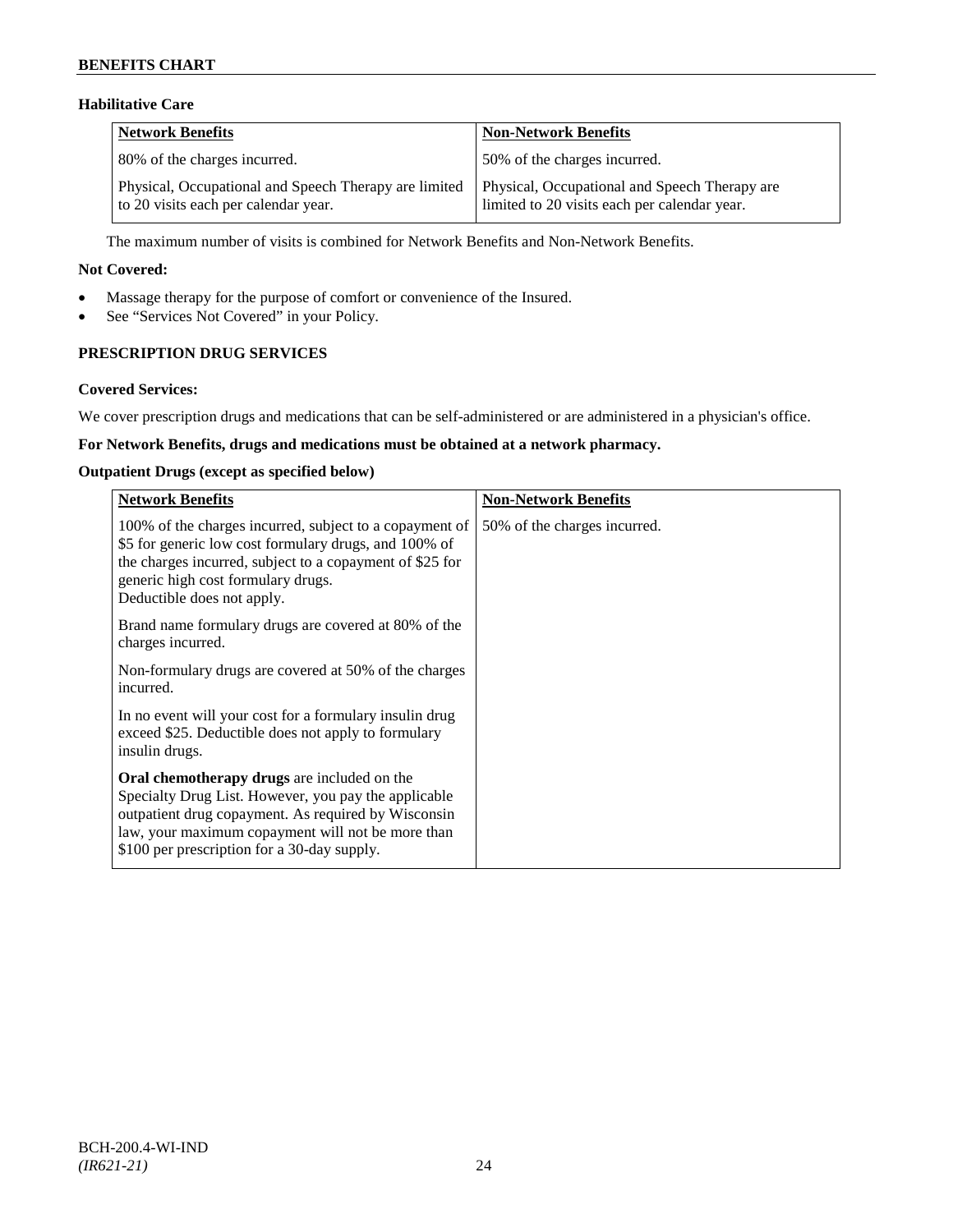# **Mail Order Drugs**

| <b>Network Benefits</b>                                                                                                                                                                                            | <b>Non-Network Benefits</b> |
|--------------------------------------------------------------------------------------------------------------------------------------------------------------------------------------------------------------------|-----------------------------|
| For your convenience, you may also get up to a 90-day<br>supply of outpatient prescription drugs that can be self-<br>administered through the designated mail order service.                                      | See Network Benefits.       |
| Outpatient drugs ordered through this service are.<br>covered at the benefit percent and copayments shown in<br><b>Outpatient Drugs above.</b>                                                                     |                             |
| New prescriptions to treat chronic conditions and trial<br>drugs will be limited to quantity limits described at the<br>end of this section. You will have to pay one copayment<br>for your initial 30-day supply. |                             |
| Specialty Drugs are not available through the mail order<br>service.                                                                                                                                               |                             |

# **Tobacco Cessation Drugs are covered for all FDA approved tobacco cessation drugs**

| Network Benefits                                            | <b>Non-Network Benefits</b>  |
|-------------------------------------------------------------|------------------------------|
| 100% of the charges incurred.<br>Deductible does not apply. | 50% of the charges incurred. |

# **Contraceptive Drugs**

| <b>Network Benefits</b>                                                                                                                                         | <b>Non-Network Benefits</b>  |
|-----------------------------------------------------------------------------------------------------------------------------------------------------------------|------------------------------|
| 100% of the charges incurred for formulary drugs.<br>Deductible does not apply.                                                                                 | 50% of the charges incurred. |
| If a physician requests that a Non-Formulary<br>contraceptive drug be dispensed as written, the drug<br>will be covered at 100%, not subject to the deductible. |                              |

### **Specialty Drugs that are Self-Administered**

| <b>Network Benefits</b>                                                                                                                                                                                                                                        | <b>Non-Network Benefits</b> |
|----------------------------------------------------------------------------------------------------------------------------------------------------------------------------------------------------------------------------------------------------------------|-----------------------------|
| 50% of the charges incurred.                                                                                                                                                                                                                                   | No coverage.                |
| Oral chemotherapy drugs are included on the<br>Specialty Drug List. However, you pay the applicable<br>outpatient drug copayment. As required by Wisconsin<br>law, your maximum copayment will not be more than<br>\$100 per prescription for a 30-day supply. |                             |

In order for the plan to better manage available manufacturer-funded copayment assistance, copayments for certain specialty medications may vary and be set to approximate the maximum of any available manufacturer-funded copayment assistance programs. However, in no case will true out-of-pocket costs to the Insured be greater than the maximum copayment/coinsurance shown in this Benefits Chart. Manufacturer-funded copayment assistance received by an Insured will not apply to the Insured's annual deductible or out-of-pocket limit.

Specialty Drugs are limited to drugs on the Specialty Drug List and must be obtained from a designated vendor.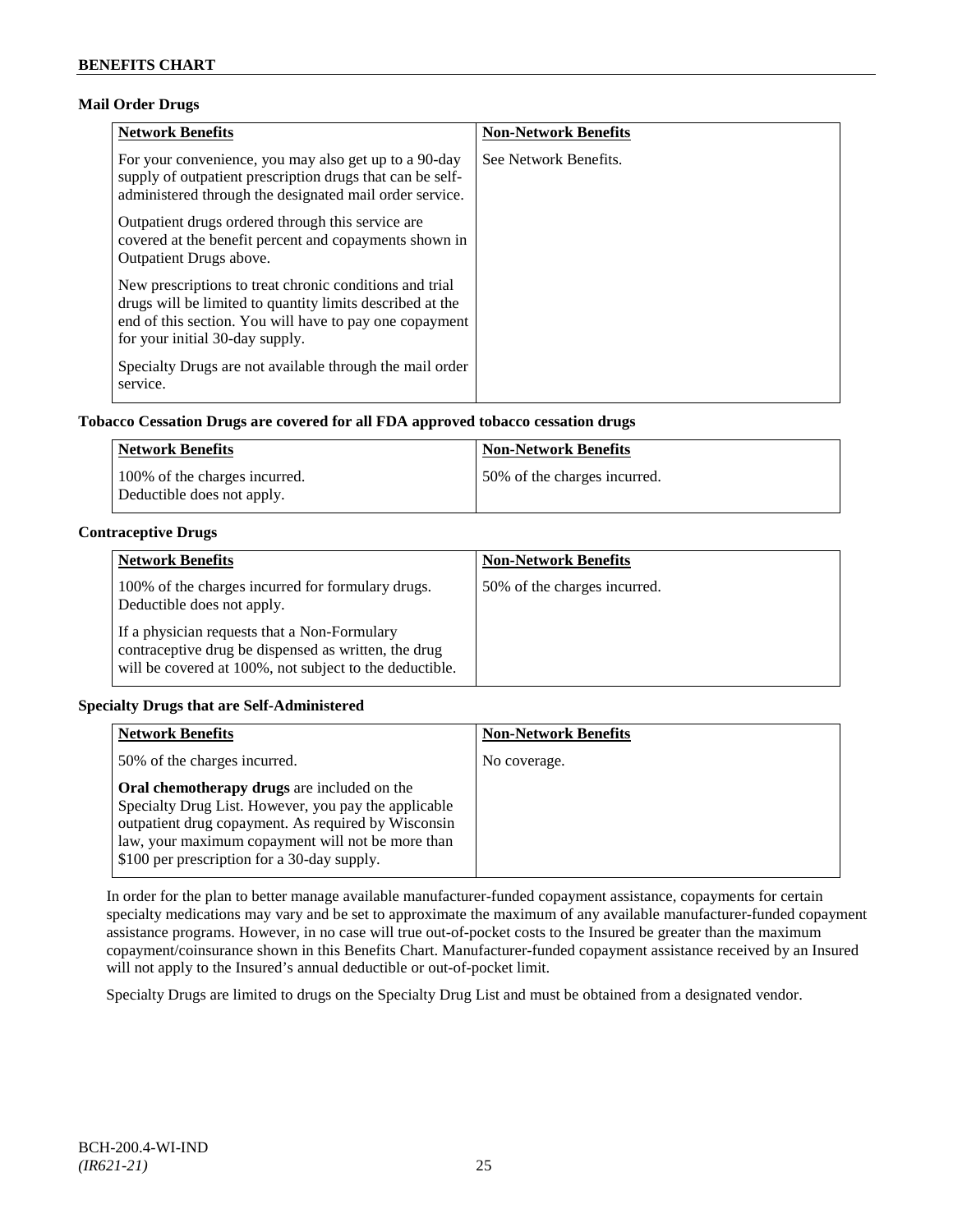# **Limitations:**

- Certain drugs may require prior authorization as indicated on the Formulary. HealthPartners may require prior authorization for the drug and also the site where the drug will be provided. Certain drugs are subject to our utilization review process and quantity limits.
- Certain non-formulary drugs require prior authorization. In addition, certain drugs may be subject to any quantity limits applied as part of our trial program.
- If an Insured requests a brand name drug when there is a generic equivalent, the brand name drug will be covered up to the charge that would apply to the generic drug, minus any required copayment. If a physician requests that a brand name drug be dispensed as written, the drug will be paid at the non-formulary benefit.
- We may require Insureds to try over-the-counter (OTC) drug alternatives before approving more costly formulary prescription drugs.
- Unless otherwise specified in the Prescription Drug Services section, you may receive up to a 30-day supply per prescription.
- New prescriptions to treat certain chronic conditions are limited to a 30-day supply.
- A 90-day supply will be covered and dispensed only at pharmacies that participate in our extended day supply program.
- No more than a 30-day supply of Specialty Drugs will be covered and dispensed at a time unless it's a manufacturer supplied drug that cannot be split that supplies the Insured with more than a 30-day supply.
- If a copayment is required, you must pay one copayment for each 30-day supply, or portion thereof.

# **Not Covered:**

- Replacement of prescription drugs, medications, equipment and supplies due to loss, damage or theft.
- Nonprescription (over-the-counter) drugs or medications, including, but not limited to, vitamins, supplements, homeopathic remedies, and non-FDA approved drugs, unless listed on the Formulary and prescribed by a physician or legally authorized health care provider under applicable state and federal law. This exclusion does not include over-thecounter contraceptives for women as allowed under the Affordable Care Act when the Insured obtains a prescription for the item. In addition, if the Insured obtains a prescription, this exclusion does not include aspirin to prevent cardiovascular disease for men and women of certain ages; folic acid supplements for women who may become pregnant; fluoride chemoprevention supplements for children without fluoride in their water source; and iron supplements for children age 6- 12 who are at risk for anemia.
- All drugs for the treatment of sexual dysfunction.
- All drugs for the treatment of growth deficiency.
- All drugs for the treatment of infertility.
- Medical cannabis.
- Drugs on the Excluded Drug List. The Excluded Drug List includes select drugs within a therapy class that are not eligible for coverage. This includes drugs that may be excluded for certain indications. The Excluded Drug List is available at [healthpartners.com.](http://www.healthpartners.com/)
- Drugs that are newly approved by the FDA until they are reviewed and approved by HealthPartners Pharmacy and Therapeutics Committee.
- Medical devices approved by the FDA will not be covered under the Prescription Drug Services section unless they are on our formulary. Covered medical devices are generally submitted and reimbursed under your medical benefits.
- See "Services Not Covered" in your Policy.

### **PREVENTIVE SERVICES**

### **Applicable Definitions:**

**Routine Preventive Services** are routine healthcare services that include screenings, check-ups and counseling to prevent illness, disease or other health problems before symptoms occur.

**Diagnostic Services** are services to help a provider understand your symptoms, diagnose illness and decide what treatment may be needed. They may be the same services that are listed as preventive services, but they are being used as diagnostic services. Your provider will determine if these services are preventive or diagnostic. These services are not preventive if received as part of a visit to diagnose, manage or maintain an acute or chronic medical condition, illness or injury. When that occurs, unless otherwise indicated below, standard deductibles, copayments or coinsurance apply.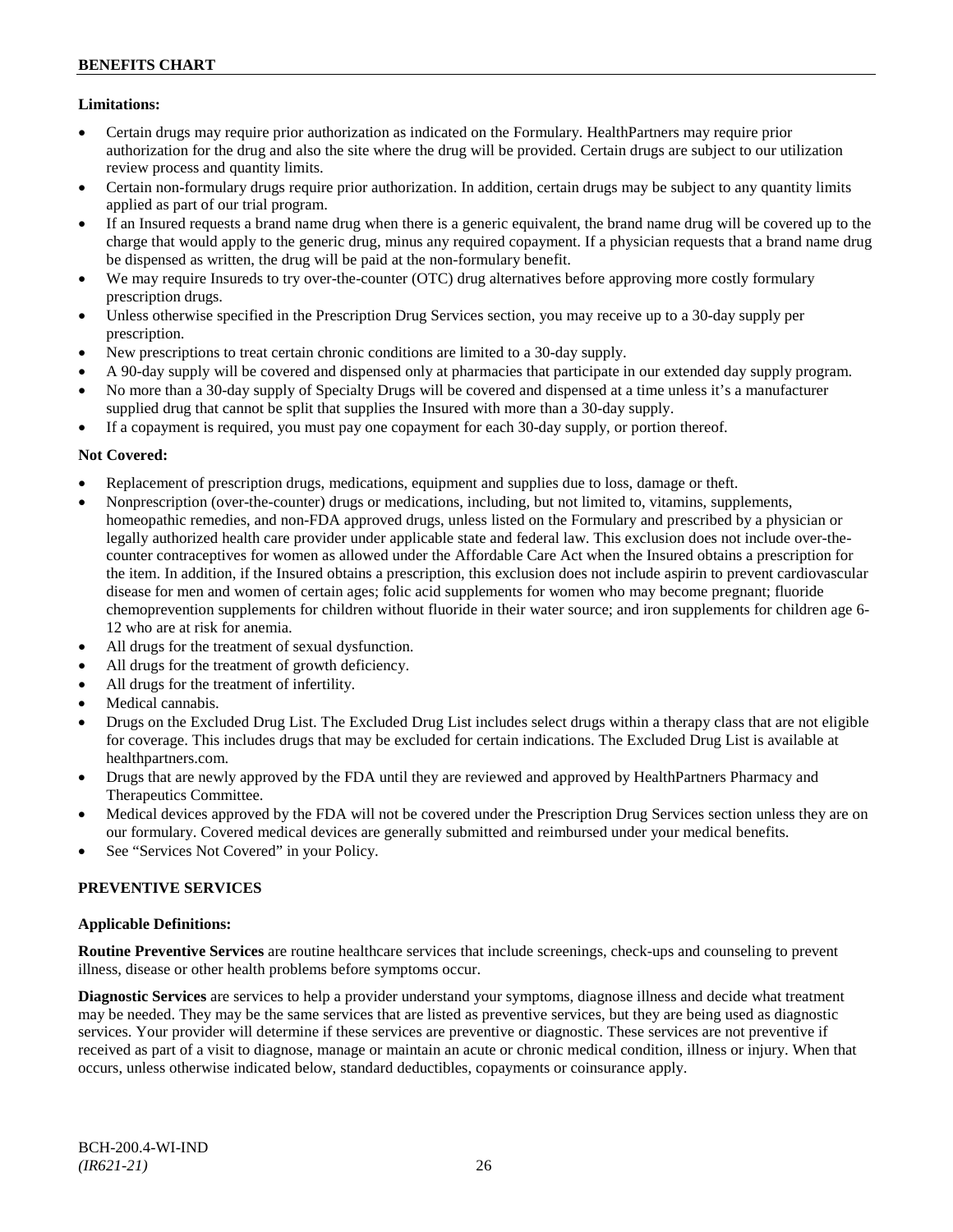### **Covered Services:**

We cover preventive services that meet any of the requirements under the Affordable Care Act (ACA) shown in the bulleted items below. These preventive services are covered at 100% under the Network Benefits with no deductible, copayments or coinsurance. (If a preventive service is not required by the ACA and it is covered at a lower benefit level, it will be specified below.) Preventive benefits mandated under the ACA are subject to periodic review and modification. Changes would be effective in accordance with the federal rules. Preventive services mandated by the ACA include:

- Evidence-based items or services that have in effect a rating of A or B in the current recommendations of the United States Preventive Services Task Force with respect to the individual;
- Immunizations for routine use in children, adolescents, and adults that have in effect a recommendation from the Advisory Committee on Immunization Practices of the Centers for Disease Control and Prevention with respect to the individual;
- With respect to infants, children, and adolescents, evidence-informed preventive care and screenings provided for in comprehensive guidelines supported by the Health Resources and Services Administration; and
- With respect to women, preventive care and screenings provided for in comprehensive guidelines supported by the Health Resources and Services Administration.

Covered services are based on established medical policies, which are subject to periodic review and modification by the medical directors. These medical policies (medical coverage criteria) are available by calling Member Services, or logging on to your "*my*HealthPartners" account at [healthpartners.com.](http://www.healthpartners.com/)

### **ACA and state mandated preventive services are covered as follows:**

**Routine Health Exams and Periodic Health Assessments**. A physician or health care provider will counsel you as to how often health assessments are needed based on age, sex and health status. This includes screening and counseling for tobacco cessation and all FDA approved tobacco cessation medications including over-the-counter drugs (as shown in the Prescription Drug Services section).

| <b>Network Benefits</b>                                     | <b>Non-Network Benefits</b>  |
|-------------------------------------------------------------|------------------------------|
| 100% of the charges incurred.<br>Deductible does not apply. | 50% of the charges incurred. |

**Child Health Supervision Services.** This includes pediatric preventive services such as newborn screenings, appropriate immunizations, developmental assessments and laboratory services appropriate to the age of the child from birth to 72 months, and appropriate immunizations to age 18.

| <b>Network Benefits</b>                                     | <b>Non-Network Benefits</b>  |
|-------------------------------------------------------------|------------------------------|
| 100% of the charges incurred.<br>Deductible does not apply. | 50% of the charges incurred. |

#### **Routine Prenatal Care and Exams**

| <b>Network Benefits</b>                                     | <b>Non-Network Benefits</b>  |
|-------------------------------------------------------------|------------------------------|
| 100% of the charges incurred.<br>Deductible does not apply. | 50% of the charges incurred. |

**Routine Postnatal Care.** This includes health exams, assessments, education and counseling relating to the period immediately after childbirth.

| <b>Network Benefits</b>                                     | <b>Non-Network Benefits</b>  |
|-------------------------------------------------------------|------------------------------|
| 100% of the charges incurred.<br>Deductible does not apply. | 50% of the charges incurred. |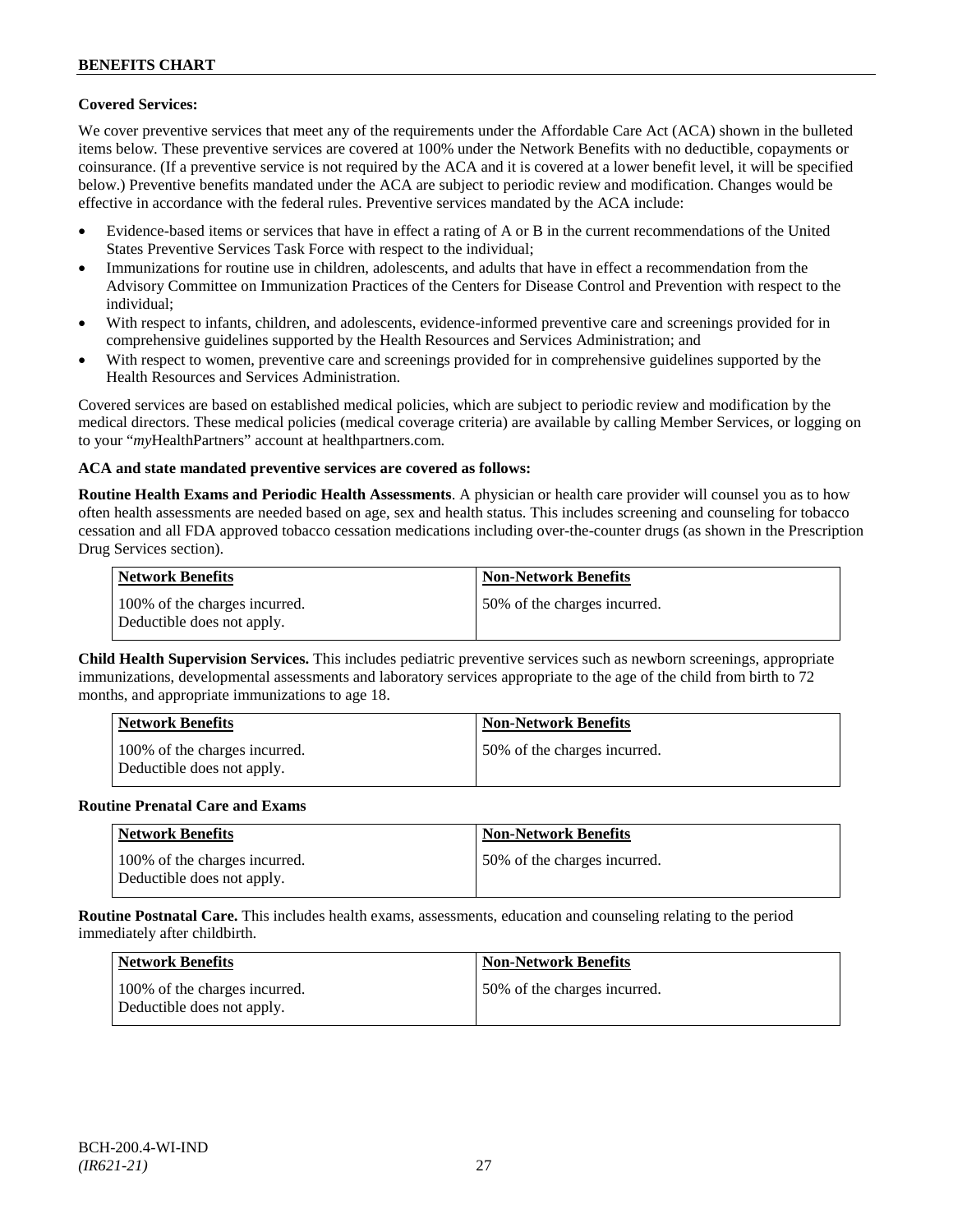**Routine Screening Procedures for Cancer.** This includes colorectal screening starting at age 50 and under age 50 for people at high risk of colorectal cancer. This also includes other cancer screenings recommended by the USPSTF with an A or B rating. Women's preventive health services below describe additional routine screening procedures for cancer.

| <b>Network Benefits</b>                                     | <b>Non-Network Benefits</b>  |
|-------------------------------------------------------------|------------------------------|
| 100% of the charges incurred.<br>Deductible does not apply. | 50% of the charges incurred. |

### **Routine Eye and Hearing Exams for members under the age of 22**

| <b>Network Benefits</b>                                     | <b>Non-Network Benefits</b>  |
|-------------------------------------------------------------|------------------------------|
| 100% of the charges incurred.<br>Deductible does not apply. | 50% of the charges incurred. |

**Professional Voluntary Family Planning Services.** This includes services to prevent or delay a pregnancy, including counseling and education. Services must be provided by a licensed provider.

| Network Benefits                                            | <b>Non-Network Benefits</b>   |
|-------------------------------------------------------------|-------------------------------|
| 100% of the charges incurred.<br>Deductible does not apply. | 150% of the charges incurred. |

#### **Adult Immunizations**

| Network Benefits              | Non-Network Benefits          |
|-------------------------------|-------------------------------|
| 100% of the charges incurred. | 100% of the charges incurred. |
| Deductible does not apply.    | Deductible does not apply.    |

**Women's Preventive Health Services.** This includes mammograms, screenings for cervical cancer (pap smears), breast pumps, human papillomavirus (HPV) testing, counseling for sexually transmitted infections, counseling and screening for human immunodeficiency virus (HIV), and all FDA approved contraceptive methods as prescribed by a doctor, sterilization procedures, education and counseling (see the Prescription Drug Services section for coverage of oral contraceptive drugs). We also provide genetic screening for BRCA if someone in your family has the gene or you have a diagnosis of cancer.

The U.S. Preventive Services Task Force (USPSTF) recommends screening mammography, with or without clinical breast examination (CBE), every 1-2 years for women aged 40 and older. For women age 50 and older, we cover an annual mammogram.

| <b>Network Benefits</b>                                     | <b>Non-Network Benefits</b>  |
|-------------------------------------------------------------|------------------------------|
| 100% of the charges incurred.<br>Deductible does not apply. | 50% of the charges incurred. |

**Obesity Screening and Management.** We cover obesity screening and counseling for all ages during a routine preventive care exam. If you are age 18 or older and have a body mass index of 30 or more, we also cover intensive obesity management to help you lose weight. Your primary care doctor can coordinate these services.

| <b>Network Benefits</b>                                     | <b>Non-Network Benefits</b>  |
|-------------------------------------------------------------|------------------------------|
| 100% of the charges incurred.<br>Deductible does not apply. | 50% of the charges incurred. |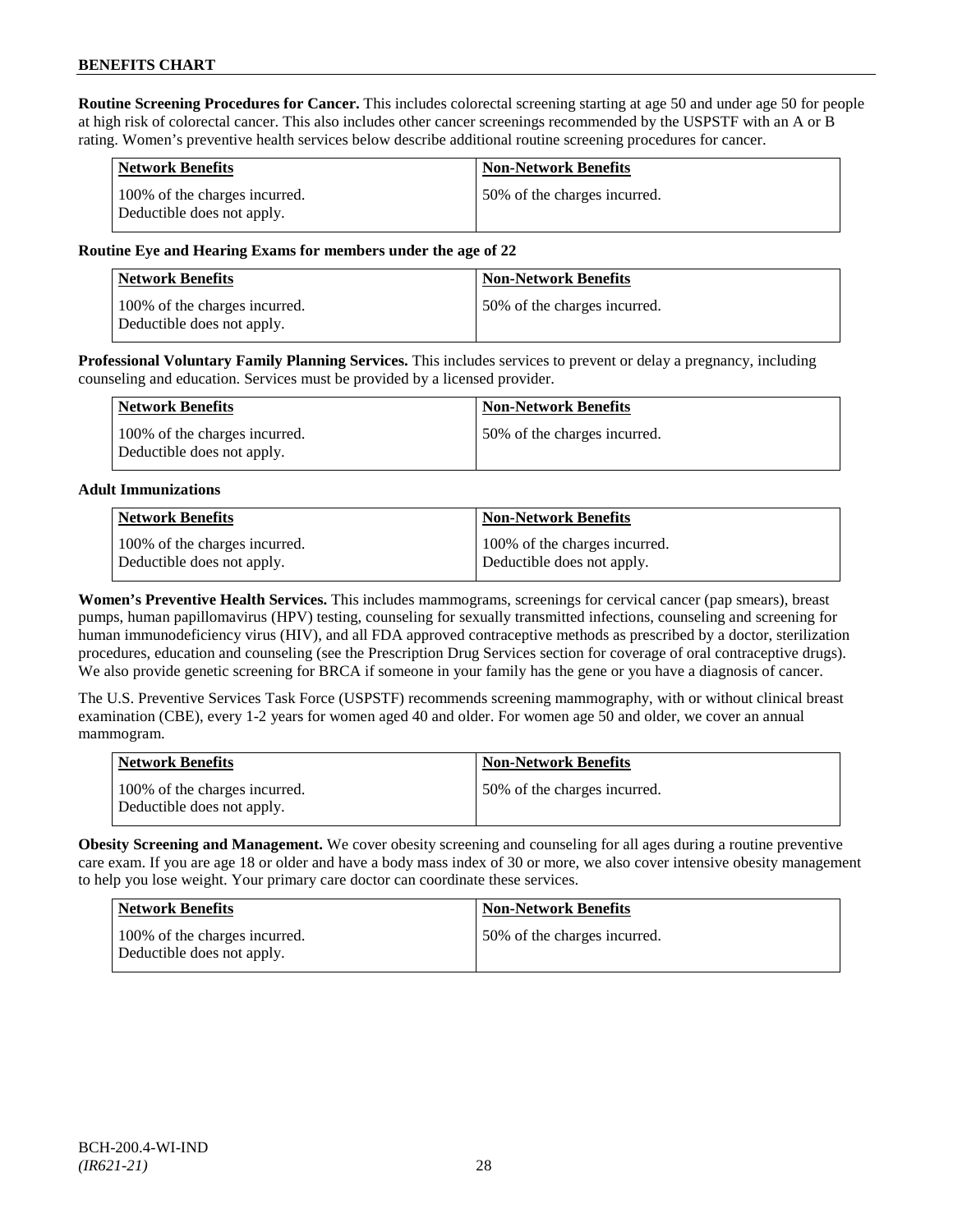**Preventive Medications.** We cover preventive medications currently recommended by USPSTF with an A or B rating if they are prescribed by your medical provider and they are listed on our Formulary. Preventive medications are subject to periodic review and modification. Changes would be effective in accordance with the federal rules and reflected in our current medical coverage criteria for preventive care services.

| <b>Network Benefits</b>                                     | <b>Non-Network Benefits</b>  |
|-------------------------------------------------------------|------------------------------|
| 100% of the charges incurred.<br>Deductible does not apply. | 50% of the charges incurred. |

### **In addition to any ACA or state mandated preventive services referenced above, we cover the following eligible preventive services:**

### **Routine Hearing Exams for Adults Age 22 and older**

| <b>Network Benefits</b>      | <b>Non-Network Benefits</b>  |
|------------------------------|------------------------------|
| 80% of the charges incurred. | 50% of the charges incurred. |

**Ovarian Cancer Surveillance Tests for women who are at risk.** "At risk for ovarian cancer" means (1) having a family history that includes any of the following: one or more first-degree or second-degree relatives with ovarian cancer, clusters of female relatives with breast cancer or nonpolyposis colorectal cancer; or (2) testing positive for BRCA1 or BRCA2 mutations. "Surveillance tests for ovarian cancer" means annual screening using: CA-125 serum tumor marker testing, transvaginal ultrasound, pelvic examination or other proven ovarian cancer screening tests currently being evaluated by the federal Food and Drug Administration or by the National Cancer Institute.

| <b>Network Benefits</b>                                 | <b>Non-Network Benefits</b>                             |
|---------------------------------------------------------|---------------------------------------------------------|
| Coverage level is same as corresponding Network         | Coverage level is same as corresponding Non-Network     |
| Benefit, depending on type of service provided, such as | Benefit, depending on type of service provided, such as |
| Diagnostic Imaging Services, Laboratory Services        | Diagnostic Imaging Services, Laboratory Services        |
| Office Visits for Illness or Injury, or Preventive      | Office Visits for Illness or Injury, or Preventive      |
| Services.                                               | Services.                                               |

### **Limitations:**

• Services are not preventive if received as part of a visit to diagnose, manage or maintain an acute or chronic medical condition, illness or injury. When that occurs, unless otherwise indicated above, standard deductibles, copayments or coinsurance apply.

### **Not Covered:**

- Routine eye exams for adults age 22 and older.
- See "Services Not Covered" in your Policy.

# **TRANSPLANT SERVICES**

### **Applicable Definitions:**

**Autologous.** This is when the source of cells is from the individual's own marrow or stem cells.

**Allogeneic.** This is when the source of cells is from a related or unrelated donor's marrow or stem cells.

**Allogeneic Bone Marrow Transplant.** This is when the bone marrow is harvested from the related or unrelated donor and stored. The patient undergoes treatment which includes tumor ablation with high-dose chemotherapy and/or radiation. The bone marrow is reinfused (transplanted).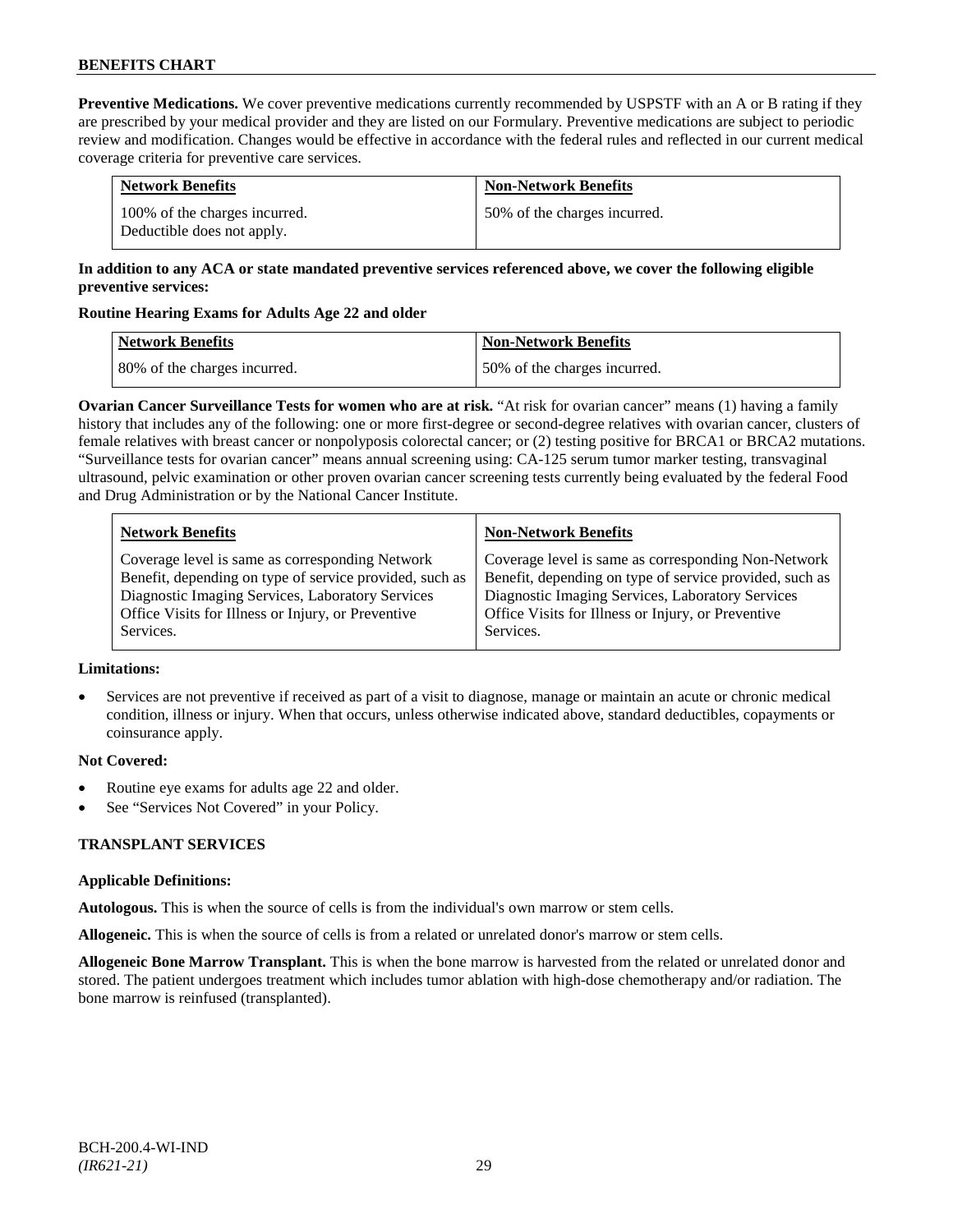**Autologous Bone Marrow Transplant.** This is when the bone marrow is harvested from the individual and stored. The patient undergoes treatment which includes tumor ablation with high-dose chemotherapy and/or radiation. The bone marrow is reinfused (transplanted).

**Autologous/Allogeneic Stem Cell Support.** This is a treatment process that includes stem cell harvest from either bone marrow or peripheral blood, tumor ablation with high-dose chemotherapy and/or radiation, stem cell reinfusion, and related care. Autologous/allogeneic bone marrow transplantation and high dose chemotherapy with peripheral stem cell rescue/support are considered to be autologous/allogeneic stem cell support.

**Designated Transplant Center.** This is any health care provider, group or association of health care providers designated by us to provide services, supplies or drugs for specified transplants for our Insureds.

**Transplant Services.** This is transplantation (including retransplants) of the human organs or tissue listed below, including all related post-surgical treatment, follow-up care and drugs and multiple transplants for a related cause. Transplant services do not include other organ or tissue transplants or surgical implantation of mechanical devices functioning as a human organ, except surgical implantation of an FDA approved Ventricular Assist Device (VAD) or total artificial heart, functioning as a temporary bridge to heart transplantation.

Prior authorization is required prior to consultation to support coordination of care and benefits.

### **Covered Services:**

We cover eligible transplant services (as defined above) while you are covered under your Policy. Transplants that will be considered for coverage are limited to the following:

- Kidney transplants for end-stage disease.
- Cornea transplants for end-stage disease.
- Heart transplants for end-stage disease.
- Lung transplants or heart/lung transplants for: (1) primary pulmonary hypertension; (2) Eisenmenger's syndrome; (3) endstage pulmonary fibrosis; (4) alpha 1 antitrypsin disease; (5) cystic fibrosis; and (6) emphysema.
- Liver transplants for: (1) biliary atresia in children; (2) primary biliary cirrhosis; (3) post-acute viral infection (including hepatitis A, hepatitis B antigen e negative and hepatitis C) causing acute atrophy or post-necrotic cirrhosis; (4) primary sclerosing cholangitis; (5) alcoholic cirrhosis; and (6) hepatocellular carcinoma.
- Allogeneic bone marrow transplants or peripheral stem cell support associated with high dose chemotherapy for : (1) acute myelogenous leukemia; (2) acute lymphocytic leukemia; (3) chronic myelogenous leukemia; (4) severe combined immunodeficiency disease; (5) Wiskott-Aldrich syndrome; (6) aplastic anemia; (7) sickle cell anemia; (8) non-relapsed or relapsed non-Hodgkin's lymphoma; (9) multiple myeloma; and (10) testicular cancer.
- Autologous bone marrow transplants or peripheral stem cell support associated with high-dose chemotherapy for: (1) acute leukemia; (2) non-Hodgkin's lymphoma; (3) Hodgkin's disease; (4) Burkitt's lymphoma; (5) neuroblastoma; (6) multiple myeloma; (7) chronic myelogenous leukemia; and (8) non-relapsed non-Hodgkin's lymphoma.
- Pancreas transplants for simultaneous pancreas-kidney transplants for diabetes, pancreas after kidney, living related segmental simultaneous pancreas kidney transplantation and pancreas transplant alone.

To receive Network Benefits, charges for transplant services must be incurred at a Designated Transplant Center.

The transplant-related treatment provided, including expenses incurred for directly related donor services, shall be subject to and in accordance with the provisions, limitations, maximums and other terms of your Policy.

Medical and hospital expenses of the donor are covered only when the recipient is an Insured and the transplant and directly related donor expenses have been prior authorized for coverage. Treatment of medical complications that may occur to the donor are not covered. Donors are not considered Insureds, and are therefore not eligible for the rights afforded to Insureds under your Policy.

The list of eligible transplant services and coverage determinations are based on established medical policies, which are subject to periodic review and modifications by the medical director.

| Network Benefits                                  | <b>Non-Network Benefits</b> |
|---------------------------------------------------|-----------------------------|
| See Network Inpatient Hospital Services Benefits. | No coverage.                |